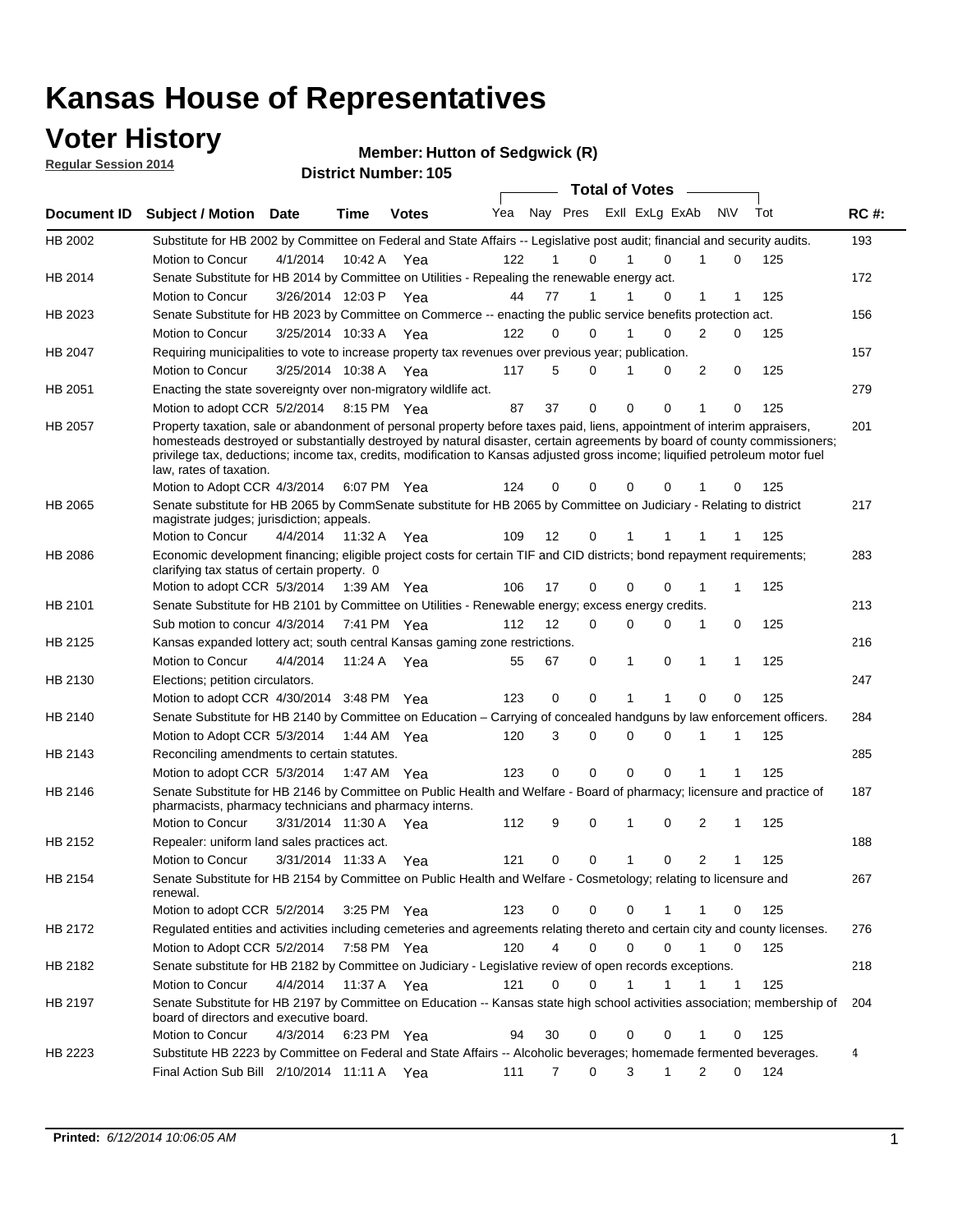### **Voter History**

**Regular Session 2014**

| noguiai ocoolori zu in |                                                                                                                                                                                                                                                                                                                                                                                                                                                                                                                                                                                                                                                                                                                                                                                                                                                                                                                 |                       |      | <b>District Number: 105</b> |     |                |                       |              |                         |                      |     |             |
|------------------------|-----------------------------------------------------------------------------------------------------------------------------------------------------------------------------------------------------------------------------------------------------------------------------------------------------------------------------------------------------------------------------------------------------------------------------------------------------------------------------------------------------------------------------------------------------------------------------------------------------------------------------------------------------------------------------------------------------------------------------------------------------------------------------------------------------------------------------------------------------------------------------------------------------------------|-----------------------|------|-----------------------------|-----|----------------|-----------------------|--------------|-------------------------|----------------------|-----|-------------|
|                        |                                                                                                                                                                                                                                                                                                                                                                                                                                                                                                                                                                                                                                                                                                                                                                                                                                                                                                                 |                       |      |                             |     |                | <b>Total of Votes</b> |              |                         |                      |     |             |
| <b>Document ID</b>     | Subject / Motion Date                                                                                                                                                                                                                                                                                                                                                                                                                                                                                                                                                                                                                                                                                                                                                                                                                                                                                           |                       | Time | <b>Votes</b>                | Yea |                |                       |              | Nay Pres ExII ExLg ExAb | <b>NIV</b>           | Tot | <b>RC#:</b> |
| HB 2223                | Substitute for HB 2223 by Committee on Federal and State Affairs—Alcoholic beverages; homemade fermented beverages;<br>microbrewery gallonage expanded; liquor license length of citizenship.                                                                                                                                                                                                                                                                                                                                                                                                                                                                                                                                                                                                                                                                                                                   |                       |      |                             |     |                |                       |              |                         |                      |     | 205         |
| HB 2231                | Motion to Concur<br>Senate Substitute for Substitute for HB 2231 by Committee on Ways and Means - Appropriations for FY 2014, FY 2015, FY                                                                                                                                                                                                                                                                                                                                                                                                                                                                                                                                                                                                                                                                                                                                                                       | 4/3/2014              |      | 6:27 PM Yea                 | 115 | 9              | 0                     | 0            | 0                       | 0                    | 125 | 282         |
|                        | 2016, FY 2017 and FY 2018 for various state agencies; capital improvement projects; claims against the state.<br>Motion to adopt CCR 5/2/2014                                                                                                                                                                                                                                                                                                                                                                                                                                                                                                                                                                                                                                                                                                                                                                   |                       |      | 9:48 PM Yea                 | 70  | 54             | $\Omega$              | 0            | $\Omega$                | 1<br>0               | 125 |             |
| HB 2246                | Substitute for HB 2246 by Committee on Commerce, Labor and Economic Development - Peer review for certain licensed<br>technical professions.                                                                                                                                                                                                                                                                                                                                                                                                                                                                                                                                                                                                                                                                                                                                                                    |                       |      |                             |     |                |                       |              |                         |                      |     | 38          |
|                        | EFA Sub Bill                                                                                                                                                                                                                                                                                                                                                                                                                                                                                                                                                                                                                                                                                                                                                                                                                                                                                                    | 2/21/2014 1:34 PM Yea |      |                             | 120 | 0              | $\Omega$              |              | 0                       | 2                    | 124 |             |
| HB 2246                | Substitute for HB 2246 by Committee on Commerce, Labor and Economic Development - Peer review for certain licensed<br>technical professions.                                                                                                                                                                                                                                                                                                                                                                                                                                                                                                                                                                                                                                                                                                                                                                    |                       |      |                             |     |                |                       |              |                         |                      |     | 260         |
|                        | Motion to Concur                                                                                                                                                                                                                                                                                                                                                                                                                                                                                                                                                                                                                                                                                                                                                                                                                                                                                                | 5/2/2014              |      | 11:40 A Yea                 | 124 | 0              | 0                     | 0            |                         | 0<br>0               | 125 |             |
| HB 2272                | Kansas expanded lottery act; southeast Kansas gaming zone; privilege fee and investment threshold amount reduced.                                                                                                                                                                                                                                                                                                                                                                                                                                                                                                                                                                                                                                                                                                                                                                                               |                       |      |                             |     |                |                       |              |                         |                      |     | 200         |
|                        | Motion to Concur                                                                                                                                                                                                                                                                                                                                                                                                                                                                                                                                                                                                                                                                                                                                                                                                                                                                                                | 4/2/2014              |      | 4:18 PM Nay                 | 84  | 36             | $\mathbf 0$           | 0            | $\Omega$                | 4                    | 125 |             |
| HB 2296                | Campaign finance; permitted uses of campaign funds; increased exemption amount for certain candidates; contributor<br>information; lobbyist filings.                                                                                                                                                                                                                                                                                                                                                                                                                                                                                                                                                                                                                                                                                                                                                            |                       |      |                             |     |                |                       |              |                         |                      |     | 248         |
|                        | Motion to adopt CCR 4/30/2014 3:53 PM Yea                                                                                                                                                                                                                                                                                                                                                                                                                                                                                                                                                                                                                                                                                                                                                                                                                                                                       |                       |      |                             | 119 | 4              | $\mathbf 0$           | 1            |                         | 0<br>0               | 125 |             |
| HB 2296                | Campaign finance; permitted uses of campaign funds; increased exemption amount for certain candidates; contributor<br>information; lobbyist filings.                                                                                                                                                                                                                                                                                                                                                                                                                                                                                                                                                                                                                                                                                                                                                            |                       |      |                             |     |                |                       |              |                         |                      |     | 287         |
|                        | Motion to Override<br>Veto                                                                                                                                                                                                                                                                                                                                                                                                                                                                                                                                                                                                                                                                                                                                                                                                                                                                                      | 5/30/2014 10:24 A     |      | <b>NV</b>                   | 96  | 5              | 0                     | $\mathbf 0$  | $\Omega$                | 24<br>0              | 125 |             |
| HB 2298                | Senate Sub for HB 2298 by Committee on Judiciary - Uniform controlled substances act. Senate Sub for HB 2298 by<br>Committee on Judiciary - Uniform controlled substances act.                                                                                                                                                                                                                                                                                                                                                                                                                                                                                                                                                                                                                                                                                                                                  |                       |      |                             |     |                |                       |              |                         |                      |     | 209         |
|                        | Motion to Concur                                                                                                                                                                                                                                                                                                                                                                                                                                                                                                                                                                                                                                                                                                                                                                                                                                                                                                | 4/3/2014              |      | 6:40 PM Yea                 | 123 |                | $\mathbf 0$           | $\mathbf 0$  | $\Omega$                | $\mathbf 0$          | 125 |             |
| HB 2303                | Relating to driver's license fees; driving under the influence equipment fund.                                                                                                                                                                                                                                                                                                                                                                                                                                                                                                                                                                                                                                                                                                                                                                                                                                  |                       |      |                             |     |                |                       | 1            |                         | 4                    |     | 1           |
|                        | Motion to adopt CCR 1/22/2014 11:45 A Nay                                                                                                                                                                                                                                                                                                                                                                                                                                                                                                                                                                                                                                                                                                                                                                                                                                                                       |                       |      |                             | 109 | 11             | 0                     |              | 0                       | 0                    | 125 |             |
| HB 2312                | Local governments; investment of idle funds; changes.                                                                                                                                                                                                                                                                                                                                                                                                                                                                                                                                                                                                                                                                                                                                                                                                                                                           |                       |      |                             | 123 | $\overline{2}$ | $\Omega$              | $\Omega$     | $\Omega$                | $\Omega$<br>$\Omega$ | 125 | 253         |
|                        | Motion to Concur                                                                                                                                                                                                                                                                                                                                                                                                                                                                                                                                                                                                                                                                                                                                                                                                                                                                                                | 5/1/2014              |      | 4:31 PM Yea                 |     |                |                       |              |                         |                      |     | 229         |
| HB 2338                | Substitute for HB 2338 by Committee on Ways and Means - Judicial branch; supplemental appropriation for fiscal year 2015,<br>judiciary operations; increasing various docket fees and creating new docket fees; annually, allowing the allocation of a budget<br>for each judicial district court operations, chief judge would have the authority to expend funds as necessary to carry out the<br>functions of such district if such chief judge elected to do so, including establishing what court personnel are necessary and<br>their compensation; district court judges in judicial district elect chief judge and court of appeals judges elect chief judge of the<br>court of appeals; district judge and district magistrate judge vacancies; statutory authority for longevity bonus for judicial<br>branch employees repealed; nonseverability clause.<br>Motion to Adopt CCR 4/4/2014 7:17 PM Yea |                       |      |                             | 66  | 57             | 0                     | 0            | 0                       | 0<br>2               | 125 |             |
| HB 2378                | Senate Substitute for HB 2378 by Committee on Assessment and Taxation - Providing sales tax exemption for sales of certain 189<br>machinery and equipment used for surface mining activities.                                                                                                                                                                                                                                                                                                                                                                                                                                                                                                                                                                                                                                                                                                                   |                       |      |                             |     |                |                       |              |                         |                      |     |             |
|                        | Motion to Concur                                                                                                                                                                                                                                                                                                                                                                                                                                                                                                                                                                                                                                                                                                                                                                                                                                                                                                | 3/31/2014 11:35 A     |      | Yea                         | 117 | 4              | 0                     | 1            | 0                       | 2                    | 125 |             |
| HB 2389                | Senate Substitute for HB 2389 by Committee on Judiciary - Crimes and criminal procedure; mistreatment of a dependent adult 277<br>or an elder person; RICO; warrants; discharge of certain persons; appeals.                                                                                                                                                                                                                                                                                                                                                                                                                                                                                                                                                                                                                                                                                                    |                       |      |                             |     |                |                       |              |                         |                      |     |             |
|                        | Motion to Adopt CCR 5/2/2014 8:05 PM Yea                                                                                                                                                                                                                                                                                                                                                                                                                                                                                                                                                                                                                                                                                                                                                                                                                                                                        |                       |      |                             | 123 |                | 0                     | 0            | 0                       | 0<br>1               | 125 |             |
| HB 2398                | Relating to the Kansas revised limited liability company act.                                                                                                                                                                                                                                                                                                                                                                                                                                                                                                                                                                                                                                                                                                                                                                                                                                                   |                       |      |                             |     |                |                       |              |                         |                      |     | 28          |
|                        | <b>Final Action</b><br>Amended                                                                                                                                                                                                                                                                                                                                                                                                                                                                                                                                                                                                                                                                                                                                                                                                                                                                                  | 2/21/2014 11:13 A Yea |      |                             | 120 | 1              | 0                     | 1            | 0                       | $\overline{2}$<br>0  | 124 |             |
| HB 2402                | National day of the cowboy.                                                                                                                                                                                                                                                                                                                                                                                                                                                                                                                                                                                                                                                                                                                                                                                                                                                                                     |                       |      |                             |     |                |                       |              |                         |                      |     | 163         |
|                        | <b>Final Action</b>                                                                                                                                                                                                                                                                                                                                                                                                                                                                                                                                                                                                                                                                                                                                                                                                                                                                                             | 3/26/2014 10:55 A     |      | Yea                         | 116 | 7              | 0                     | 1            | 0                       | $\mathbf 1$<br>0     | 125 |             |
| HB 2417                | Expansion of rural opportunity zones.                                                                                                                                                                                                                                                                                                                                                                                                                                                                                                                                                                                                                                                                                                                                                                                                                                                                           |                       |      |                             |     |                |                       |              |                         |                      |     | 61          |
|                        | <b>Final Action</b><br>Amended                                                                                                                                                                                                                                                                                                                                                                                                                                                                                                                                                                                                                                                                                                                                                                                                                                                                                  | 2/27/2014 10:16 A     |      | Yea                         | 104 | 19             | 0                     | 0            | 0                       | 0<br>1               | 124 |             |
| HB 2418                | Adult care home licensure act; removal of outdated rule and regulation reference.                                                                                                                                                                                                                                                                                                                                                                                                                                                                                                                                                                                                                                                                                                                                                                                                                               |                       |      |                             |     |                |                       |              |                         |                      |     | 6           |
|                        | <b>Final Action</b>                                                                                                                                                                                                                                                                                                                                                                                                                                                                                                                                                                                                                                                                                                                                                                                                                                                                                             | 2/12/2014 11:20 A     |      | Yea                         | 121 | 0              | 0                     | $\mathbf{1}$ | 0                       | 2<br>0               | 124 |             |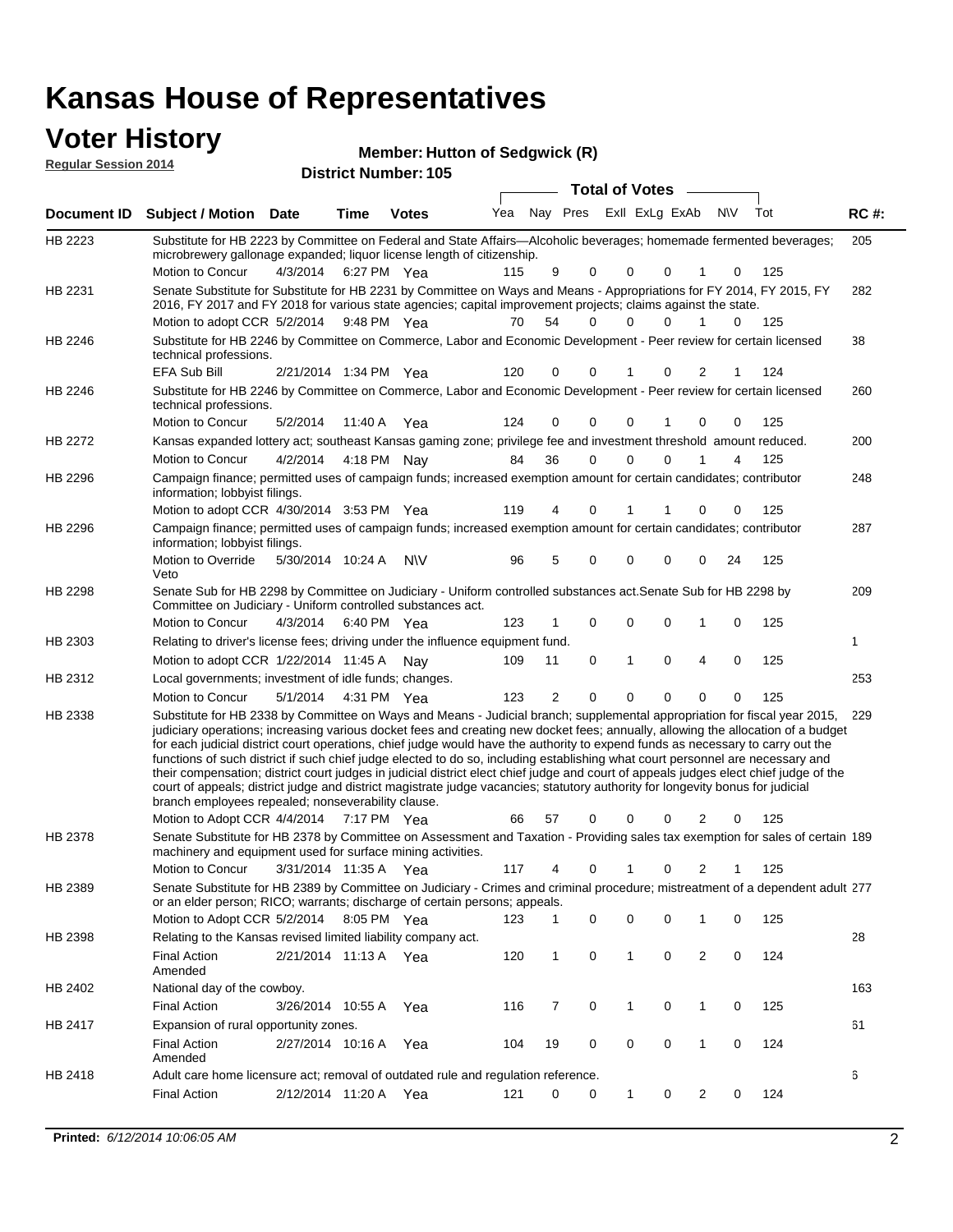### **Voter History**

**Regular Session 2014**

#### **Member: Hutton of Sedgwick (R)**

|                    |                                                                                                                                                                                                                                                                                                                                                      |                        |             | <b>DISTRICT MAILINGL. 105</b> |     |          |          |   | <b>Total of Votes</b> | $\sim$         |              |     |                |             |
|--------------------|------------------------------------------------------------------------------------------------------------------------------------------------------------------------------------------------------------------------------------------------------------------------------------------------------------------------------------------------------|------------------------|-------------|-------------------------------|-----|----------|----------|---|-----------------------|----------------|--------------|-----|----------------|-------------|
| <b>Document ID</b> | <b>Subject / Motion</b>                                                                                                                                                                                                                                                                                                                              | Date                   | Time        | <b>Votes</b>                  | Yea |          | Nay Pres |   | Exll ExLg ExAb        |                | <b>NV</b>    | Tot |                | <b>RC#:</b> |
| HB 2418            | Kansas department for aging and disability services; adult care homes                                                                                                                                                                                                                                                                                |                        |             |                               |     |          |          |   |                       |                |              |     |                | 221         |
|                    | Motion to Concur                                                                                                                                                                                                                                                                                                                                     | 4/4/2014               | 11:49 A     | Yea                           | 122 | 0        | 0        |   | 1<br>1                | 1              | 0            | 125 |                |             |
| HB 2419            | City annexation; fire district territory; detachment.                                                                                                                                                                                                                                                                                                |                        |             |                               |     |          |          |   |                       |                |              |     |                | 120         |
|                    | <b>Final Action</b>                                                                                                                                                                                                                                                                                                                                  | 3/17/2014 11:19 A Yea  |             |                               | 122 | 0        | 0        |   | 0<br>0                | 2              | $\mathbf{1}$ | 125 |                |             |
| HB 2419            | City annexation; fire district territory; detachment.                                                                                                                                                                                                                                                                                                |                        |             |                               |     |          |          |   |                       |                |              |     |                | 196         |
|                    | Motion to Concur                                                                                                                                                                                                                                                                                                                                     | 4/2/2014               | 10:32 A Yea |                               | 122 | 0        | 0        |   | 0<br>0                | 2              | $\mathbf{1}$ | 125 |                |             |
| HB 2420            | School crossing guards.                                                                                                                                                                                                                                                                                                                              |                        |             |                               |     |          |          |   |                       |                |              |     | 5              |             |
|                    | <b>Final Action</b><br>Amended                                                                                                                                                                                                                                                                                                                       | 2/10/2014 11:12 A      |             | Yea                           | 118 | 0        | 0        |   | 3<br>1                | $\overline{2}$ | 0            | 124 |                |             |
| HB 2420            | School crossing guards.                                                                                                                                                                                                                                                                                                                              |                        |             |                               |     |          |          |   |                       |                |              |     |                | 197         |
|                    | Motion to Concur                                                                                                                                                                                                                                                                                                                                     | 4/2/2014               | 10:34 A     | Yea                           | 123 | 0        | 0        |   | 0<br>0                | 2              | 0            | 125 |                |             |
| HB 2422            | Defining watercraft for purposes of taxation.                                                                                                                                                                                                                                                                                                        |                        |             |                               |     |          |          |   |                       |                |              |     |                | 14          |
|                    | <b>Final Action</b><br>Amended                                                                                                                                                                                                                                                                                                                       | 2/14/2014 11:13 A ExAb |             |                               | 118 | 0        | 0        |   | 2<br>$\mathbf 0$      | 4              | 0            | 124 |                |             |
| HB 2424            | Robert G. (Bob) Bethell interchange.                                                                                                                                                                                                                                                                                                                 |                        |             |                               |     |          |          |   |                       |                |              |     |                | 85          |
|                    | <b>EFA Sub Bill</b>                                                                                                                                                                                                                                                                                                                                  | 2/27/2014 4:03 PM Yea  |             |                               | 119 | 4        | 0        |   | 0<br>$\mathbf 0$      | 1              | 0            | 124 |                |             |
| HB 2424            | Substitute for HB 2424 by Committee on Transportation - Designating the Robert G. (Bob) Bethell interchange; the SGT David 190<br>Enzbrenner memorial highway; t the Pack S Clair highway; the ancient Indian traders trail; the Harper county veterans<br>memorial highway; the Bonnie Huy memorial highway; the Bonnie Sharp memorial interchange. |                        |             |                               |     |          |          |   |                       |                |              |     |                |             |
|                    | Motion to Concur                                                                                                                                                                                                                                                                                                                                     | 3/31/2014 11:37 A Yea  |             |                               | 117 | 3        | $\Omega$ | 1 | 0                     | 2              | 2            | 125 |                |             |
| HB 2429            | Making the water conservation program part of and supplemental to the Kansas water appropriation act.                                                                                                                                                                                                                                                |                        |             |                               |     |          |          |   |                       |                |              |     | $\overline{7}$ |             |
|                    | <b>Final Action</b><br>Amended                                                                                                                                                                                                                                                                                                                       | 2/12/2014 11:22 A Yea  |             |                               | 121 | $\Omega$ | 0        | 1 | $\Omega$              | 2              | 0            | 124 |                |             |
| HB 2430            | Promoting employment across Kansas act; benefits.                                                                                                                                                                                                                                                                                                    |                        |             |                               |     |          |          |   |                       |                |              |     |                | 90          |
|                    | <b>EFA Sub Bill</b>                                                                                                                                                                                                                                                                                                                                  | 2/27/2014 4:08 PM Yea  |             |                               | 110 | 13       | 0        |   | 0<br>0                | 1              | 0            | 124 |                |             |
| HB 2430            | Substitute for HB 2430 by Committee on Commerce, Labor and Economic Development - Promoting employment across                                                                                                                                                                                                                                        |                        |             |                               |     |          |          |   |                       |                |              |     |                | 278         |
|                    | Kansas act; benefits.<br>Motion to adopt CCR 5/2/2014                                                                                                                                                                                                                                                                                                |                        | 8:09 PM Yea |                               | 114 | 10       | 0        |   | 0<br>0                | 1              | 0            | 125 |                |             |
| HB 2433            | Relating to the Kansas uniform securities act.                                                                                                                                                                                                                                                                                                       |                        |             |                               |     |          |          |   |                       |                |              |     |                | 62          |
|                    | <b>Final Action</b><br>Amended                                                                                                                                                                                                                                                                                                                       | 2/27/2014 10:17 A Yea  |             |                               | 123 | 0        | 0        |   | 0<br>$\mathbf 0$      | 1              | 0            | 124 |                |             |
| HB 2433            | Relating to the Kansas uniform securities act.                                                                                                                                                                                                                                                                                                       |                        |             |                               |     |          |          |   |                       |                |              |     |                | 243         |
|                    | Motion to adopt CCR 4/30/2014 3:27 PM Yea                                                                                                                                                                                                                                                                                                            |                        |             |                               | 123 | $\Omega$ | 0        | 1 | 1                     | 0              | 0            | 125 |                |             |
| HB 2436            | Substitute for HB 2436 by Committee on Vision 2020 - Boards of cosmetology and barbering; agreements on inspectors of<br>dual-licensed facilities.                                                                                                                                                                                                   |                        |             |                               |     |          |          |   |                       |                |              |     |                | 19          |
|                    | Final Action Sub Bill 2/19/2014 11:32 A                                                                                                                                                                                                                                                                                                              |                        |             | Yea                           | 122 | O        | 0        | 0 | 0                     | 2              | 0            | 124 |                |             |
| HB 2436            | Substitute for HB 2436 by Committee on Vision 2020 - Boards of cosmetology and barbering; agreements on inspectors of<br>dual-licensed facilities.                                                                                                                                                                                                   |                        |             |                               |     |          |          |   |                       |                |              |     |                | 206         |
|                    | Motion to Concur                                                                                                                                                                                                                                                                                                                                     | 4/3/2014               | 6:30 PM Yea |                               | 117 | 7        | 0        |   | 0<br>0                | 1              | 0            | 125 |                |             |
| HB 2440            | Emerging industry investment act; treatment of certain bioscience companies.                                                                                                                                                                                                                                                                         |                        |             |                               |     |          |          |   |                       |                |              |     |                | 39          |
|                    | <b>Emergency Final</b><br>Action                                                                                                                                                                                                                                                                                                                     | 2/21/2014 1:36 PM Yea  |             |                               | 116 | 4        | 0        |   | $\mathbf 0$<br>1      | 2              | $\mathbf{1}$ | 124 |                |             |
| HB 2442            | Escalating penalties for repeat felony evade and elude cases.                                                                                                                                                                                                                                                                                        |                        |             |                               |     |          |          |   |                       |                |              |     |                | 107         |
|                    | EFA Sub Bill                                                                                                                                                                                                                                                                                                                                         | 2/27/2014 4:32 PM Yea  |             |                               | 111 | 12       | 0        |   | 0<br>0                | $\mathbf{1}$   | 0            | 124 |                |             |
| HB 2444            | Spendthrift trusts.                                                                                                                                                                                                                                                                                                                                  |                        |             |                               |     |          |          |   |                       |                |              |     |                | 36          |
|                    | <b>Emergency Final</b><br><b>Action Amend</b>                                                                                                                                                                                                                                                                                                        | 2/21/2014 1:32 PM Yea  |             |                               | 120 | 0        | 0        |   | 1<br>0                | $\overline{2}$ | $\mathbf{1}$ | 124 |                |             |
| HB 2444            | Spendthrift trusts.                                                                                                                                                                                                                                                                                                                                  |                        |             |                               |     |          |          |   |                       |                |              |     |                | 198         |
|                    | Motion to Concur                                                                                                                                                                                                                                                                                                                                     | 4/2/2014               | 10:37 A Yea |                               | 123 | 0        | 0        |   | 0<br>0                | $\overline{2}$ | 0            | 125 |                |             |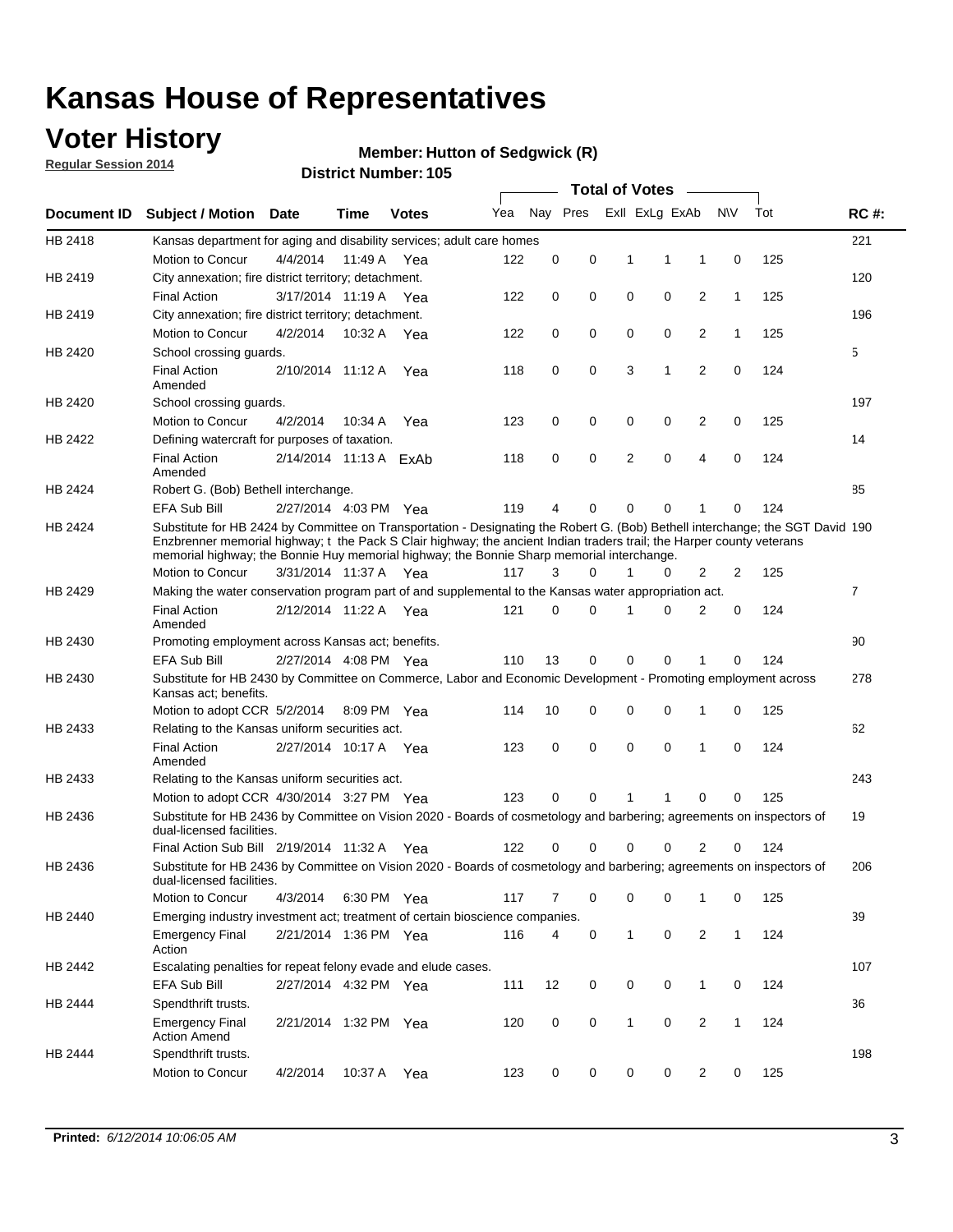#### **Voter History Regular Session 2014**

| <b>Member: Hutton of Sedgwick (R)</b> |  |  |
|---------------------------------------|--|--|
|---------------------------------------|--|--|

|                    |                                                                                                                                                                                                                                                                                                                                 |                        |      |              |     |                |             | <b>Total of Votes</b> |             |                |           |     |             |
|--------------------|---------------------------------------------------------------------------------------------------------------------------------------------------------------------------------------------------------------------------------------------------------------------------------------------------------------------------------|------------------------|------|--------------|-----|----------------|-------------|-----------------------|-------------|----------------|-----------|-----|-------------|
| <b>Document ID</b> | <b>Subject / Motion Date</b>                                                                                                                                                                                                                                                                                                    |                        | Time | <b>Votes</b> | Yea |                | Nay Pres    | Exll ExLg ExAb        |             |                | <b>NV</b> | Tot | <b>RC#:</b> |
| HB 2445            | Allowing for criminal discovery materials to be provided to defendant or defendant's counsel.                                                                                                                                                                                                                                   |                        |      |              |     |                |             |                       |             |                |           |     | 63          |
|                    | <b>Final Action</b><br>Amended                                                                                                                                                                                                                                                                                                  | 2/27/2014 10:19 A Yea  |      |              | 123 | 0              | 0           | $\mathbf 0$           | 0           | 1              | 0         | 124 |             |
| HB 2446            | District courts; court trustee operations fund. judicial process; concerning sentencing dispositions, probation and postrelease<br>supervision; concerning expungement of driving under the influence and criminal refusal convictions; concerning trials,<br>conduct of jury after case is submitted.                          |                        |      |              |     |                |             |                       |             |                |           |     | 8           |
|                    | <b>Final Action</b>                                                                                                                                                                                                                                                                                                             | 2/12/2014 11:23 A Yea  |      |              | 121 | 0              | 0           |                       | 0           | 2              | 0         | 124 |             |
| HB 2446            | Senate Substitute for HB 2446 by Committee on Judiciary - Courts; allocating moneys from driver's license fees to judicial<br>branch nonjudicial salary adjustment fund; allowing chief justice to authorize expenditures from court trustee operations fund in<br>certain judicial districts; time limits for court decisions. |                        |      |              |     |                |             |                       |             |                |           |     | 239         |
|                    | Motion to adopt CCR 4/30/2014 3:01 PM Yea                                                                                                                                                                                                                                                                                       |                        |      |              | 121 | 2              | 0           | $\mathbf{1}$          | 1           | 0              | 0         | 125 |             |
| HB 2447            | Real property; trespass and liability.                                                                                                                                                                                                                                                                                          |                        |      |              |     |                |             |                       |             |                |           |     | 29          |
|                    | <b>Final Action</b><br>Amended                                                                                                                                                                                                                                                                                                  | 2/21/2014 11:14 A Yea  |      |              | 119 | 2              | 0           | 1                     | $\mathbf 0$ | $\overline{2}$ | 0         | 124 |             |
| HB 2447            | Real property; trespass and liability.                                                                                                                                                                                                                                                                                          |                        |      |              |     |                |             |                       |             |                |           |     | 202         |
|                    | Motion to Adopt CCR 4/3/2014                                                                                                                                                                                                                                                                                                    |                        |      | 6:10 PM Yea  | 122 | $\overline{2}$ | 0           | $\mathbf 0$           | 0           | 1              | 0         | 125 |             |
| HB 2448            | Interference with judicial process.                                                                                                                                                                                                                                                                                             |                        |      |              |     |                |             |                       |             |                |           |     | 30          |
|                    | <b>Final Action</b>                                                                                                                                                                                                                                                                                                             | 2/21/2014 11:16 A Yea  |      |              | 121 | 0              | $\mathbf 0$ | 1                     | 0           | 2              | 0         | 124 |             |
| HB 2448            | Senate Substitute for HB 2448 by Committee on Judiciary - Updating provisions relating to the Kansas bureau of<br>investigation's DNA database; amending the crime of interference with                                                                                                                                         |                        |      |              |     |                |             |                       |             |                |           |     | 240         |
|                    | Motion to adopt CCR 4/30/2014 3:10 PM Yea                                                                                                                                                                                                                                                                                       |                        |      |              | 116 | 7              | 0           | 1                     | 1           | 0              | 0         | 125 |             |
| HB 2451            | Electric utilities; creating the electric highway fee.                                                                                                                                                                                                                                                                          |                        |      |              |     |                |             |                       |             |                |           |     | 96          |
|                    | EFA Sub Bill                                                                                                                                                                                                                                                                                                                    | 2/27/2014 4:18 PM Nay  |      |              | 64  | 59             | 0           | $\mathbf 0$           | $\mathbf 0$ | 1              | 0         | 124 |             |
| HB 2451            | Substitute for HB 2451 by Committee on Transportation - Increasing registration fees for electric vehicles.                                                                                                                                                                                                                     |                        |      |              |     |                |             |                       |             |                |           |     | 207         |
|                    | Motion to Concur                                                                                                                                                                                                                                                                                                                | 4/3/2014               |      | 6:34 PM Yea  | 94  | 30             | 0           | $\Omega$              | 0           | 1              | 0         | 125 |             |
| HB 2452            | Substitute for HB 2452 by Committee on Transportation - Distinctive license plates; donate life, disabled veterans, rotary<br>international, Kansas horse council.                                                                                                                                                              |                        |      |              |     |                |             |                       |             |                |           |     | 41          |
|                    | <b>EFA Sub Bill</b>                                                                                                                                                                                                                                                                                                             | 2/21/2014 1:39 PM Yea  |      |              | 120 | 0              | 0           |                       | 0           | 2              | 1         | 124 |             |
| HB 2452            | Substitute for HB 2452 by Committee on Transportation - Distinctive license plates; donate life, disabled veterans, rotary<br>international, Kansas horse council, motorcycles.                                                                                                                                                 |                        |      |              |     |                |             |                       |             |                |           |     | 208         |
|                    | Motion to Concur                                                                                                                                                                                                                                                                                                                | 4/3/2014               |      | 6:37 PM Yea  | 123 | 1              | 0           | $\mathbf 0$           | $\mathbf 0$ | 1              | 0         | 125 |             |
| HB 2453            | Protecting religious freedom regarding marriage.                                                                                                                                                                                                                                                                                |                        |      |              |     |                |             |                       |             |                |           |     | 9           |
|                    | <b>Final Action</b><br>Amended                                                                                                                                                                                                                                                                                                  | 2/12/2014 11:28 A Yea  |      |              | 72  | 49             | 0           | 1                     | 0           | $\overline{2}$ | 0         | 124 |             |
| HB 2455            | Property tax exemption for certain utility systems located on military installation.                                                                                                                                                                                                                                            |                        |      |              |     |                |             |                       |             |                |           |     | 108         |
|                    | <b>Emergency Final</b><br><b>Action Amend</b>                                                                                                                                                                                                                                                                                   | 3/6/2014               |      | 11:23 A Yea  | 119 | 1              | 0           | 2                     | 1           | $\overline{c}$ | 0         | 125 |             |
| HB 2456            | Property taxation; defining commercial and industrial machinery and equipment; motor vehicles, members of military service<br>and active guard and reservists.                                                                                                                                                                  |                        |      |              |     |                |             |                       |             |                |           |     | 49          |
|                    | <b>Final Action</b><br>Amended                                                                                                                                                                                                                                                                                                  | 2/26/2014 11:32 A Yea  |      |              | 100 | 23             | 0           | 0                     | 0           | 1              | 0         | 124 |             |
| HB 2463            | Creating civil liability for acts of terrorism; forfeiture of property related to violations of certain criminal acts.                                                                                                                                                                                                          |                        |      |              |     |                |             |                       |             |                |           |     | 50          |
|                    | Final Action<br>Amended                                                                                                                                                                                                                                                                                                         | 2/26/2014 11:33 A Yea  |      |              | 123 | 0              | 0           | $\mathbf 0$           | 0           | $\mathbf{1}$   | 0         | 124 |             |
| HB 2463            | Creating civil liability for acts of terrorism; forfeiture of property related to violations of certain criminal acts.                                                                                                                                                                                                          |                        |      |              |     |                |             |                       |             |                |           |     | 194         |
|                    | Motion to Concur                                                                                                                                                                                                                                                                                                                | 4/1/2014               |      | 10:46 A Yea  | 123 | 0              | 0           | 1                     | 0           | 1              | 0         | 125 |             |
| HB 2464            | Allowing banks, trust companies and savings and loans to claim the expensing deduction for privilege tax filers under the<br>Kansas income tax act.                                                                                                                                                                             |                        |      |              |     |                |             |                       |             |                |           |     | 15          |
|                    | <b>Final Action</b><br>Amended                                                                                                                                                                                                                                                                                                  | 2/14/2014 11:14 A ExAb |      |              | 118 | 0              | 0           | 2                     | 0           | 4              | 0         | 124 |             |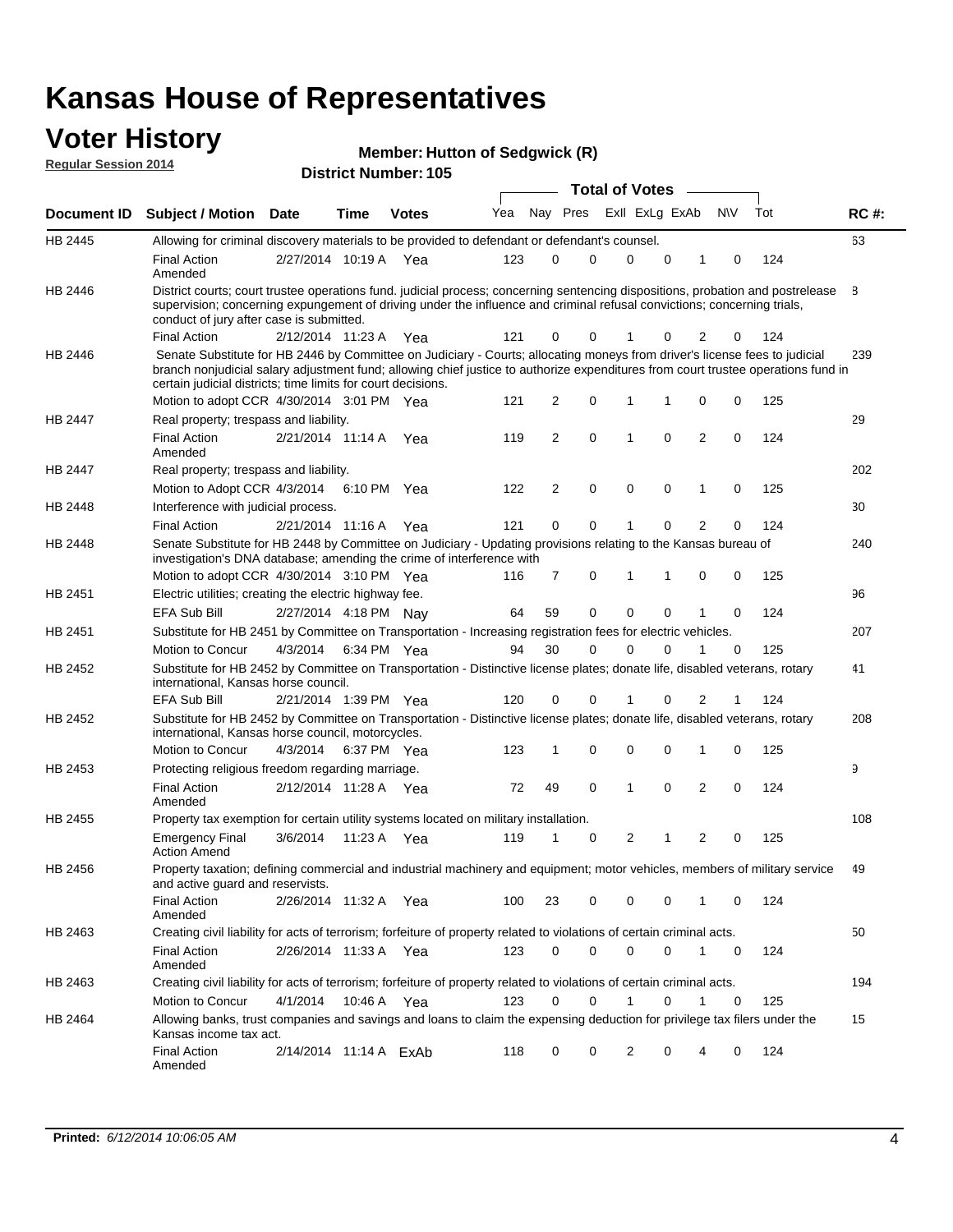### **Voter History**

**Regular Session 2014**

#### **Member: Hutton of Sedgwick (R)**

|                |                                                                                                                                                                             |                       |             |              |     |                |             | <b>Total of Votes</b> |                |   |             |     |             |
|----------------|-----------------------------------------------------------------------------------------------------------------------------------------------------------------------------|-----------------------|-------------|--------------|-----|----------------|-------------|-----------------------|----------------|---|-------------|-----|-------------|
|                | Document ID Subject / Motion Date                                                                                                                                           |                       | Time        | <b>Votes</b> | Yea |                | Nay Pres    |                       | Exll ExLg ExAb |   | <b>NV</b>   | Tot | <b>RC#:</b> |
| HB 2466        | Relating to administrative procedure; judicial review.                                                                                                                      |                       |             |              |     |                |             |                       |                |   |             |     | 37          |
|                | <b>Emergency Final</b><br><b>Action Amend</b>                                                                                                                               | 2/21/2014 1:33 PM Yea |             |              | 118 | 2              | 0           | 1                     | 0              | 2 | 1           | 124 |             |
| <b>HB 2470</b> | Purchasing authority for certain insurance by the state board of regents for state educational institutions.                                                                |                       |             |              |     |                |             |                       |                |   |             |     | 16          |
|                | <b>Final Action</b>                                                                                                                                                         | 2/17/2014 11:20 A Yea |             |              | 120 | 0              | 0           | 3                     | 0              | 1 | 0           | 124 |             |
| HB 2475        | Personal financial literacy program as a requirement for high school graduation.                                                                                            |                       |             |              |     |                |             |                       |                |   |             |     | 126         |
|                | <b>Final Action</b><br>Amended                                                                                                                                              | 3/19/2014 11:22 A Yea |             |              | 110 | 12             | 0           | 0                     | 1              | 2 | $\mathbf 0$ | 125 |             |
| HB 2478        | Venue for crimes committed with an electronic device.                                                                                                                       |                       |             |              |     |                |             |                       |                |   |             |     | 51          |
|                | <b>Final Action</b>                                                                                                                                                         | 2/26/2014 11:34 A     |             | Yea          | 123 | 0              | 0           | $\mathbf 0$           | $\mathbf 0$    | 1 | 0           | 124 |             |
| HB 2479        | Removing 2015 sunset provision from law requiring ignition interlock device after first test failure or alcohol or drug-related<br>conviction.                              |                       |             |              |     |                |             |                       |                |   |             |     | 115         |
|                | <b>Final Action</b><br>Amended                                                                                                                                              | 3/14/2014 11:14 A     |             | Yea          | 117 | $\mathbf 0$    | 0           | 2                     | 1              | 4 | 1           | 125 |             |
| HB 2479        | Removing 2015 sunset provision from law requiring ignition interlock device after first test failure or alcohol or drug-related<br>conviction.                              |                       |             |              |     |                |             |                       |                |   |             |     | 210         |
|                | Motion to Concur                                                                                                                                                            | 4/3/2014              |             | 6:47 PM Yea  | 122 | $\overline{2}$ | 0           | 0                     | $\mathbf 0$    | 1 | 0           | 125 |             |
| HB 2480        | Repealing the review of TeleKansas I.                                                                                                                                       |                       |             |              |     |                |             |                       |                |   |             |     | 64          |
|                | <b>Final Action</b><br>Amended                                                                                                                                              | 2/27/2014 10:20 A     |             | Yea          | 123 | 0              | 0           | $\mathbf 0$           | $\mathbf 0$    | 1 | 0           | 124 |             |
| HB 2480        | Repealing the review of TeleKansas I.                                                                                                                                       |                       |             |              |     |                |             |                       |                |   |             |     | 250         |
|                | Motion to Concur                                                                                                                                                            | 5/1/2014              |             | 1:54 PM Yea  | 123 | 1              | 0           | 0                     | 0              | 0 | 1           | 125 |             |
| <b>HB 2482</b> | Authority of state corporation commission to intervene in court proceedings.                                                                                                |                       |             |              |     |                |             |                       |                |   |             |     | 65          |
|                | <b>Final Action</b><br>Amended                                                                                                                                              | 2/27/2014 10:21 A     |             | Yea          | 121 | $\overline{2}$ | 0           | $\mathbf 0$           | $\mathbf 0$    | 1 | $\mathbf 0$ | 124 |             |
| HB 2482        | Senate Substitute for HB 2482 by Committee on Utilities - Creating the energy efficiency investment act.                                                                    |                       |             |              |     |                |             |                       |                |   |             |     | 211         |
|                | Motion to Concur                                                                                                                                                            | 4/3/2014              | 7:02 PM Nay |              | 99  | 25             | $\mathbf 0$ | 0                     | $\mathbf 0$    | 1 | 0           | 125 |             |
| HB 2487        | Construction of electric transmission lines and certificates of public convenience and necessity.                                                                           |                       |             |              |     |                |             |                       |                |   |             |     | 66          |
|                | <b>Final Action</b><br>Amended                                                                                                                                              | 2/27/2014 10:22 A     |             | Yea          | 113 | 10             | 0           | 0                     | 0              | 1 | 0           | 124 |             |
| HB 2487        | Relating to the powers and duties of the state corporation commission; construction of electric transmission lines and<br>certificates of public convenience and necessity. |                       |             |              |     |                |             |                       |                |   |             |     | 254         |
|                | Sub motion to concur 5/1/2014                                                                                                                                               |                       |             | 4:36 PM Nay  | 117 | 8              | 0           | 0                     | 0              | 0 | 0           | 125 |             |
| <b>HB 2488</b> | Kansas electric transmission authority and the purpose and composition of the authority.                                                                                    |                       |             |              |     |                |             |                       |                |   |             |     | 10          |
|                | <b>Final Action</b><br>Amended                                                                                                                                              | 2/12/2014 11:30 A     |             | Yea          | 108 | 13             | 0           | 1                     | 0              | 2 | 0           | 124 |             |
| <b>HB 2488</b> | Kansas electric transmission authority and the purpose and composition of the authority.                                                                                    |                       |             |              |     |                |             |                       |                |   |             |     | 158         |
|                | Motion to Concur                                                                                                                                                            | 3/25/2014 10:43 A     |             | Yea          | 107 | 15             | 0           | 1                     | 0              | 2 | 0           | 125 |             |
| HB 2489        | Legislative review of exceptions to disclosure of public records.                                                                                                           |                       |             |              |     |                |             |                       |                |   |             |     | 67          |
|                | <b>Final Action</b><br>Amended                                                                                                                                              | 2/27/2014 10:23 A Yea |             |              | 122 | $\mathbf 1$    | 0           | 0                     | 0              | 1 | 0           | 124 |             |
| HB 2490        | Criminal procedure; conduct of jury after case is submitted.                                                                                                                |                       |             |              |     |                |             |                       |                |   |             |     | 31          |
|                | <b>Final Action</b><br>Amended                                                                                                                                              | 2/21/2014 11:17 A Yea |             |              | 121 | 0              | 0           | $\mathbf{1}$          | $\mathbf 0$    | 2 | 0           | 124 |             |
| HB 2490        | Capital murder; attempt; murder in the first degree; sentencing.                                                                                                            |                       |             |              |     |                |             |                       |                |   |             |     | 241         |
|                | Motion to adopt CCR 4/30/2014 3:16 PM Yea                                                                                                                                   |                       |             |              | 123 | 0              | 0           | $\mathbf 1$           | 1              | 0 | 0           | 125 |             |
| HB 2491        | Kansas tort claims act; attorney may appear in small claims action.                                                                                                         |                       |             |              |     |                |             |                       |                |   |             |     | 20          |
|                | <b>Final Action</b><br>Amended                                                                                                                                              | 2/19/2014 11:34 A Yea |             |              | 120 | $\overline{c}$ | 0           | 0                     | $\pmb{0}$      | 2 | 0           | 124 |             |
| HB 2491        | Kansas tort claims act; attorney may appear in small claims action.                                                                                                         |                       |             |              |     |                |             |                       |                |   |             |     | 199         |
|                | Motion to Concur                                                                                                                                                            | 4/2/2014              | 10:40 A     | Yea          | 121 | 2              | 0           | 0                     | 0              | 2 | 0           | 125 |             |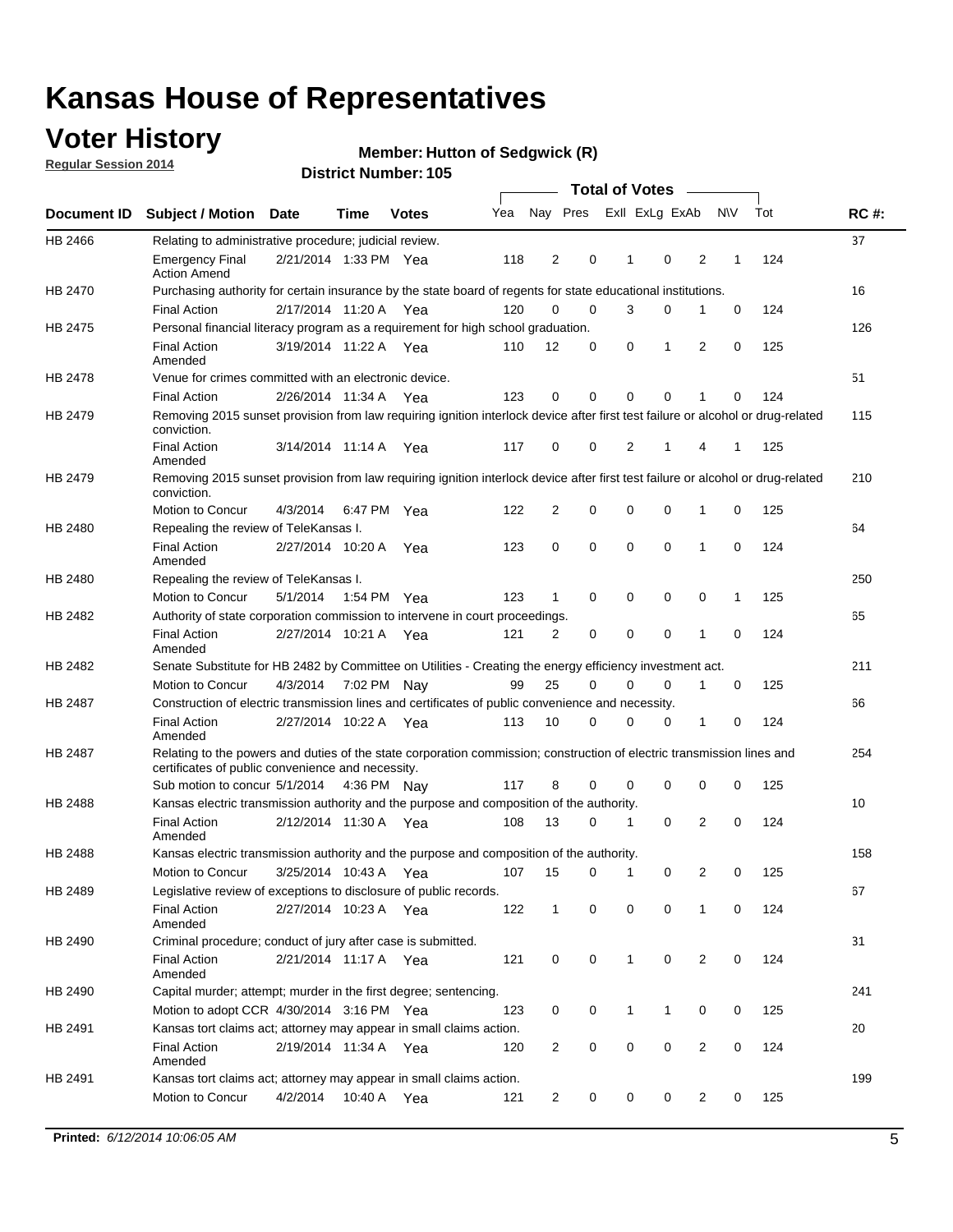### **Voter History**

**Regular Session 2014**

#### **Member: Hutton of Sedgwick (R)**

|             |                                                                                                                                                                                                                                                        |                       |             | DISTICI MUIIIDEI I 109 |     |          |          | Total of Votes –            |                |              |     |              |
|-------------|--------------------------------------------------------------------------------------------------------------------------------------------------------------------------------------------------------------------------------------------------------|-----------------------|-------------|------------------------|-----|----------|----------|-----------------------------|----------------|--------------|-----|--------------|
| Document ID | <b>Subject / Motion Date</b>                                                                                                                                                                                                                           |                       | <b>Time</b> | <b>Votes</b>           | Yea | Nay Pres |          | Exll ExLg ExAb              |                | N\V          | Tot | <b>RC#:</b>  |
| HB 2493     | Relating to surety regulation, appearance bonds and unlawful sexual relations.                                                                                                                                                                         |                       |             |                        |     |          |          |                             |                |              |     | 23           |
|             | <b>Final Action</b><br>Amended                                                                                                                                                                                                                         | 2/20/2014 11:14 A Yea |             |                        | 113 | 10       | 0        | 0<br>$\mathbf 0$            | $\mathbf 0$    | $\mathbf 1$  | 124 |              |
| HB 2495     | Concerning sentencing dispositions, probation and postrelease supervision.                                                                                                                                                                             |                       |             |                        |     |          |          |                             |                |              |     | 24           |
|             | <b>Final Action</b><br>Amended                                                                                                                                                                                                                         | 2/20/2014 11:17 A     |             | Yea                    | 122 | 1        | 0        | 0<br>0                      | $\mathbf 0$    | 1            | 124 |              |
| HB 2501     | Human trafficking and related crimes; penalties for buying sexual relations; records and reporting by courts; staff secure facility 25<br>requirements.                                                                                                |                       |             |                        |     |          |          |                             |                |              |     |              |
|             | <b>Final Action</b><br>Amended                                                                                                                                                                                                                         | 2/20/2014 11:18 A Yea |             |                        | 123 | 0        | 0        | 0<br>0                      | $\mathbf 0$    | 1            | 124 |              |
| HB 2502     | Allowing victim notification on status change of person confined.                                                                                                                                                                                      |                       |             |                        |     |          |          |                             |                |              |     | 26           |
|             | <b>Final Action</b>                                                                                                                                                                                                                                    | 2/20/2014 11:20 A Yea |             |                        | 123 | 0        | 0        | 0<br>0                      | $\mathbf 0$    |              | 124 |              |
| HB 2503     | Substitute for HB 2503 by Committee on Federal and State Affairs -- Carrying of concealed handguns by law enforcement<br>officers.                                                                                                                     |                       |             |                        |     |          |          |                             |                |              |     | 230          |
|             | Final Action Sub Bill 4/5/2014                                                                                                                                                                                                                         |                       | 10:22A      | Yea                    | 119 | 1        | 0        | 0<br>0                      |                |              | 125 |              |
| HB 2504     | Repealing outdated provisions relating to the purchase of certain real estate by the department of corrections.                                                                                                                                        |                       |             |                        |     |          |          |                             |                |              |     | 18           |
|             | <b>Final Action</b>                                                                                                                                                                                                                                    | 2/19/2014 11:31 A     |             | Yea                    | 122 | $\Omega$ | 0        | 0<br>0                      | 2              | 0            | 124 |              |
| HB 2506     | Repealing K.S.A. 72-60b03, the effective date of the midwestern higher education compact act.                                                                                                                                                          |                       |             |                        |     |          |          |                             |                |              |     | 52           |
|             | <b>Final Action</b>                                                                                                                                                                                                                                    | 2/26/2014 11:35 A Yea |             |                        | 122 | 1        | 0        | 0<br>0                      | 1              | 0            | 124 |              |
| HB 2506     | Senate Substitute for HB 2506 by Committee on Ways and Means - Education; appropriations for FY 2014 and FY 2015 for<br>various state agencies; amendments concerning postsecondary education; amendments to provisions relating to school<br>finance. |                       |             |                        |     |          |          |                             |                |              |     | 238          |
|             | Motion to Adopt CCR 4/6/2014                                                                                                                                                                                                                           |                       | 9:45 PM Yea |                        | 63  | 57       | 0        | 0<br>0                      | 4              | $\mathbf 1$  | 125 |              |
| HB 2509     | Emergency medical services amendments.                                                                                                                                                                                                                 |                       |             |                        |     |          |          |                             |                |              |     | 101          |
|             | <b>Emergency Final</b><br><b>Action Amend</b>                                                                                                                                                                                                          | 2/27/2014 4:24 PM Yea |             |                        | 123 | 0        | $\Omega$ | $\mathbf 0$<br>$\mathbf{0}$ | $\mathbf 1$    | $\Omega$     | 124 |              |
| HB 2510     | Pharmacists and pharmacies; pharmacy technicians; registration and grounds for denial of registration.                                                                                                                                                 |                       |             |                        |     |          |          |                             |                |              |     | 84           |
|             | <b>Emergency Final</b><br>Action                                                                                                                                                                                                                       | 2/27/2014 4:01 PM Nay |             |                        | 71  | 52       | 0        | 0<br>0                      | 1              | 0            | 124 |              |
| HB 2511     | Liability for property tax on personal property; sale or abandonment of personal property.                                                                                                                                                             |                       |             |                        |     |          |          |                             |                |              |     | 27           |
|             | <b>Final Action</b>                                                                                                                                                                                                                                    | 2/20/2014 11:21 A     |             | Yea                    | 123 | 0        | 0        | 0<br>0                      | 1              | 0            | 124 |              |
| HB 2514     | Exemption for Federal Home Loan Bank in certain insolvency proceedings involving insurance companies.                                                                                                                                                  |                       |             |                        |     |          |          |                             |                |              |     | $\mathbf{2}$ |
|             | <b>Final Action</b>                                                                                                                                                                                                                                    | 2/10/2014 11:08 A     |             | Yea                    | 118 | 0        | $\Omega$ | 3<br>1                      | $\overline{2}$ | $\mathbf 0$  | 124 |              |
| HB 2515     | Insurance; confidentiality of work papers from analysis of analysis of financial regulation or market regulation of insurance<br>company or affiliates.                                                                                                |                       |             |                        |     |          |          |                             |                |              |     | 82           |
|             | <b>Emergency Final</b><br>Action                                                                                                                                                                                                                       | 2/27/2014 3:58 PM Yea |             |                        | 123 | 0        | 0        | 0<br>0                      | -1             | $\Omega$     | 124 |              |
| HB 2515     | Updating statutory references and making corresponding changes due to Executive Reorganization Order No. 41.                                                                                                                                           |                       |             |                        |     |          |          |                             |                |              |     | 269          |
|             | Motion to Adopt CCR 5/2/2014 3:31 PM Yea                                                                                                                                                                                                               |                       |             |                        | 118 | 4        | 0        | 0<br>1                      | 1              | 1            | 125 |              |
| HB 2516     | Amendments relating to health care provider liability insurance and to companies organized to provide such insurance.                                                                                                                                  |                       |             |                        |     |          |          |                             |                |              |     | 3            |
|             | <b>Final Action</b><br>Amended                                                                                                                                                                                                                         | 2/10/2014 11:10 A Yea |             |                        | 118 | 0        | 0        | 3<br>1                      | 2              | 0            | 124 |              |
| HB 2516     | Amendments relating to health care provider liability insurance and to companies organized to provide such insurance.                                                                                                                                  |                       |             |                        |     |          |          |                             |                |              |     | 191          |
|             | <b>Motion to Concur</b>                                                                                                                                                                                                                                | 3/31/2014 11:40 A Yea |             |                        | 121 | 0        | 0        | 1<br>0                      | 2              | $\mathbf{1}$ | 125 |              |
| HB 2518     | Relating to ballot language statements.                                                                                                                                                                                                                |                       |             |                        |     |          |          |                             |                |              |     | 40           |
|             | <b>Emergency Final</b><br><b>Action Amend</b>                                                                                                                                                                                                          | 2/21/2014 1:37 PM Yea |             |                        | 116 | 4        | 0        | 1<br>0                      | 2              | $\mathbf{1}$ | 124 |              |
| HB 2525     | Kansas money transmitter act concerning change of controlling interest and notification.                                                                                                                                                               |                       |             |                        |     |          |          |                             |                |              |     | 32           |
|             | <b>Final Action</b>                                                                                                                                                                                                                                    | 2/21/2014 11:18 A Yea |             |                        | 105 | 16       | 0        | 1<br>0                      | 2              | 0            | 124 |              |
| HB 2525     | Kansas money transmitter act concerning change of controlling interest and notification.                                                                                                                                                               |                       |             |                        |     |          |          |                             |                |              |     | 252          |
|             | Motion to Concur                                                                                                                                                                                                                                       | 5/1/2014              |             | 1:59 PM Yea            | 112 | 13       | 0        | 0<br>0                      | 0              | 0            | 125 |              |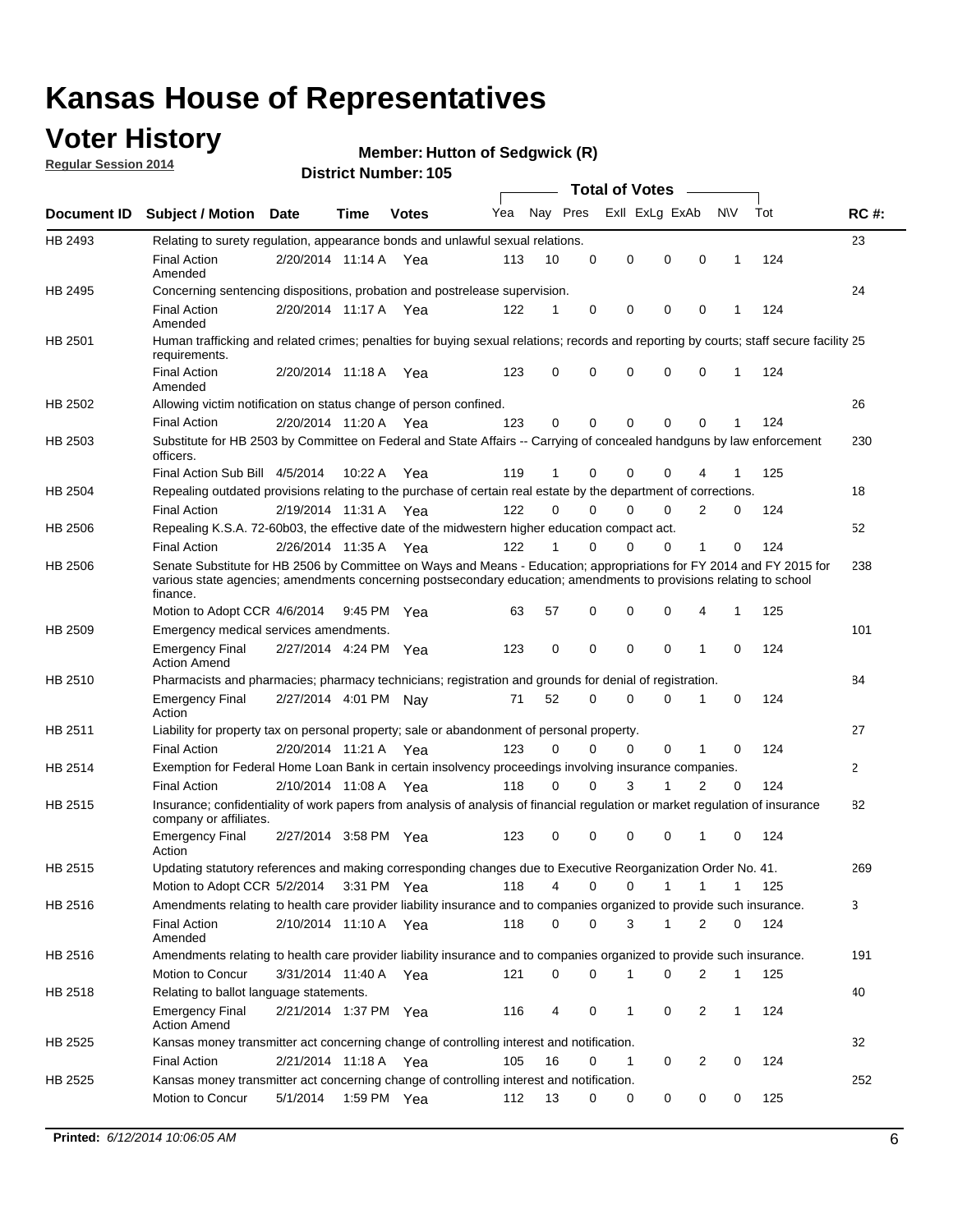#### **Voter History Regular Session 2014**

**Member: Hutton of Sedgwick (R)** 

|         |                                                                                                                                                                                                                                                                                                                                           |                       |             | DISTICL NUMBER 109 |     |    |             | <b>Total of Votes</b> |              | $\sim$         |                |     |     |             |
|---------|-------------------------------------------------------------------------------------------------------------------------------------------------------------------------------------------------------------------------------------------------------------------------------------------------------------------------------------------|-----------------------|-------------|--------------------|-----|----|-------------|-----------------------|--------------|----------------|----------------|-----|-----|-------------|
|         | Document ID Subject / Motion                                                                                                                                                                                                                                                                                                              | <b>Date</b>           | Time        | <b>Votes</b>       | Yea |    | Nay Pres    |                       |              | Exll ExLg ExAb |                | N\V | Tot | <b>RC#:</b> |
| HB 2533 | Changing interest credit amounts, member distributions upon termination or death and retirement annuities under the KPERS 42<br>Act of 2015.                                                                                                                                                                                              |                       |             |                    |     |    |             |                       |              |                |                |     |     |             |
|         | <b>Emergency Final</b><br><b>Action Amend</b>                                                                                                                                                                                                                                                                                             | 2/21/2014 1:40 PM Yea |             |                    | 94  | 26 | 0           |                       | 1            | 0              | 2              | 1   | 124 |             |
| HB 2537 | Eliminating font size and type requirement for disclosure statements contained in insurance contracts and explanatory<br>materials printed in any language other than English.                                                                                                                                                            |                       |             |                    |     |    |             |                       |              |                |                |     |     | 81          |
|         | <b>Emergency Final</b><br>Action                                                                                                                                                                                                                                                                                                          | 2/27/2014 3:56 PM Yea |             |                    | 119 | 4  | 0           |                       | $\mathbf 0$  | 0              | 1              | 0   | 124 |             |
| HB 2537 | Insurance; eliminating font and type requirements for certain non-English insurance documents; confidentiality of certain<br>documents; continuation of health insurance for spouse and children of certain emergency personnel and employees of the<br>department of corrections; purchase of certain insurance by the state fair board. |                       |             |                    |     |    |             |                       |              |                |                |     |     | 249         |
|         | Motion to adopt CCR 4/30/2014 3:58 PM Yea                                                                                                                                                                                                                                                                                                 |                       |             |                    | 122 | 0  | 0           |                       | 1            | 1              | 0              | 1   | 125 |             |
| HB 2538 | Giving landowner right of first refusal for antlers of deer illegally shot on landowner's property.                                                                                                                                                                                                                                       |                       |             |                    |     |    |             |                       |              |                |                |     |     | 102         |
|         | <b>Emergency Final</b><br><b>Action Amend</b>                                                                                                                                                                                                                                                                                             | 2/27/2014 4:26 PM Nay |             |                    | 106 | 17 | 0           |                       | $\mathbf 0$  | 0              | 1              | 0   | 124 |             |
| HB 2541 | Substitute for HB2541 by Committee on Local Government—plastic bottles and containers; labeling; solid waste landfill<br>restrictions.                                                                                                                                                                                                    |                       |             |                    |     |    |             |                       |              |                |                |     |     | 121         |
|         | Final Action Sub Bill 3/17/2014 11:21 A Yea                                                                                                                                                                                                                                                                                               |                       |             |                    | 102 | 21 | 0           |                       | $\mathbf 0$  | 0              | 2              | 0   | 125 |             |
| HB 2542 | Property tax exemption for amateur-built aircraft.                                                                                                                                                                                                                                                                                        |                       |             |                    |     |    |             |                       |              |                |                |     |     | 112         |
|         | <b>Final Action</b><br>Amended                                                                                                                                                                                                                                                                                                            | 3/13/2014 11:22 A Yea |             |                    | 116 | 4  | $\mathbf 0$ |                       | $\mathbf{1}$ | 1              | $\overline{2}$ | 1   | 125 |             |
| HB 2544 | Authorizing postsecondary educational institutions to enter into the state authorization reciprocity agreement to provide<br>distance education.                                                                                                                                                                                          |                       |             |                    |     |    |             |                       |              |                |                |     |     | 17          |
|         | <b>Final Action</b>                                                                                                                                                                                                                                                                                                                       | 2/17/2014 11:21 A Yea |             |                    | 120 | 0  | 0           |                       | 3            | 0              | 1              | 0   | 124 |             |
| HB 2545 | Extending sunset date on certain agriculture fees from July 1, 2015, to July 1, 2019.                                                                                                                                                                                                                                                     |                       |             |                    |     |    |             |                       |              |                |                |     |     | 68          |
|         | <b>Final Action</b><br>Amended                                                                                                                                                                                                                                                                                                            | 2/27/2014 10:25 A Yea |             |                    | 99  | 24 | 0           |                       | $\mathbf 0$  | $\Omega$       | 1              | 0   | 124 |             |
| HB 2547 | Changing the map copy requirement in mining permit application.                                                                                                                                                                                                                                                                           |                       |             |                    |     |    |             |                       |              |                |                |     |     | 53          |
|         | <b>Final Action</b>                                                                                                                                                                                                                                                                                                                       | 2/26/2014 11:36 A Yea |             |                    | 123 | 0  | 0           |                       | $\mathbf 0$  | 0              | 1              | 0   | 124 |             |
| HB 2548 | Creating the water program management fund and transferring the air quality fee fund.                                                                                                                                                                                                                                                     |                       |             |                    |     |    |             |                       |              |                |                |     |     | 46          |
|         | <b>Emergency Final</b><br>Action                                                                                                                                                                                                                                                                                                          | 2/21/2014 1:46 PM Yea |             |                    | 119 | 1  | 0           |                       | 1            | $\mathbf 0$    | 2              | 1   | 124 |             |
| HB 2549 | Allowing burial of hazardous waste on-site.                                                                                                                                                                                                                                                                                               |                       |             |                    |     |    |             |                       |              |                |                |     |     | 54          |
|         | <b>Final Action</b>                                                                                                                                                                                                                                                                                                                       | 2/26/2014 11:38 A     |             | Yea                | 123 | 0  | 0           |                       | $\mathbf 0$  | 0              | 1              | 0   | 124 |             |
| HB 2550 | Repeal of the atmospheric mercury deposition monitoring network.                                                                                                                                                                                                                                                                          |                       |             |                    |     |    |             |                       |              |                |                |     |     | 33          |
|         | <b>Final Action</b>                                                                                                                                                                                                                                                                                                                       | 2/21/2014 11:20 A Yea |             |                    | 92  | 29 | 0           |                       | 1            | 0              | 2              | 0   | 124 |             |
| HB 2551 | Repealing regulation of PCB disposal facilities.                                                                                                                                                                                                                                                                                          |                       |             |                    |     |    |             |                       |              |                |                |     |     | 47          |
|         | <b>Emergency Final</b><br><b>Action Amend</b>                                                                                                                                                                                                                                                                                             | 2/21/2014 1:47 PM Yea |             |                    | 100 | 20 | 0           |                       | 1            | 0              | 2              | 1   | 124 |             |
| HB 2551 | Repealing the regulation of PCB disposal facilities; making changes to the atmospheric mercury deposition monitoring network 271<br>and the disposal of plastic bottles, containers and solid waste.                                                                                                                                      |                       |             |                    |     |    |             |                       |              |                |                |     |     |             |
|         | Motion to Adopt CCR 5/2/2014 3:45 PM Yea                                                                                                                                                                                                                                                                                                  |                       |             |                    | 105 | 17 | 0           |                       | 0            | 1              | 1              | 1   | 125 |             |
| HB 2552 | Managed care organizations, prompt payment.                                                                                                                                                                                                                                                                                               |                       |             |                    |     |    |             |                       |              |                |                |     |     | 69          |
|         | <b>Final Action</b><br>Amended                                                                                                                                                                                                                                                                                                            | 2/27/2014 10:26 A Yea |             |                    | 123 | 0  | 0           |                       | 0            | 0              | 1              | 0   | 124 |             |
| HB 2552 | Kansas medical assistance program; managed care organizations; consent for expansion of certain medicaid services.                                                                                                                                                                                                                        |                       |             |                    |     |    |             |                       |              |                |                |     |     | 225         |
|         | Motion to Concur                                                                                                                                                                                                                                                                                                                          | 4/4/2014              | 6:13 PM Yea |                    | 68  | 54 | 0           |                       | $\Omega$     | 1              | 2              | 0   | 125 |             |
| HB 2553 | Health care compact.                                                                                                                                                                                                                                                                                                                      |                       |             |                    |     |    |             |                       |              |                |                |     |     | 141         |
|         | <b>Final Action</b>                                                                                                                                                                                                                                                                                                                       | 3/24/2014 10:15 A Yea |             |                    | 74  | 48 | 0           |                       | $\mathbf 0$  | 0              | 3              | 0   | 125 |             |
| HB 2555 | Release of information in support of arrest warrants and search warrants.                                                                                                                                                                                                                                                                 |                       |             |                    |     |    |             |                       |              |                |                |     |     | 86          |
|         | <b>Emergency Final</b><br><b>Action Amend</b>                                                                                                                                                                                                                                                                                             | 2/27/2014 4:04 PM Yea |             |                    | 113 | 10 | 0           |                       | 0            | 0              | $\mathbf{1}$   | 0   | 124 |             |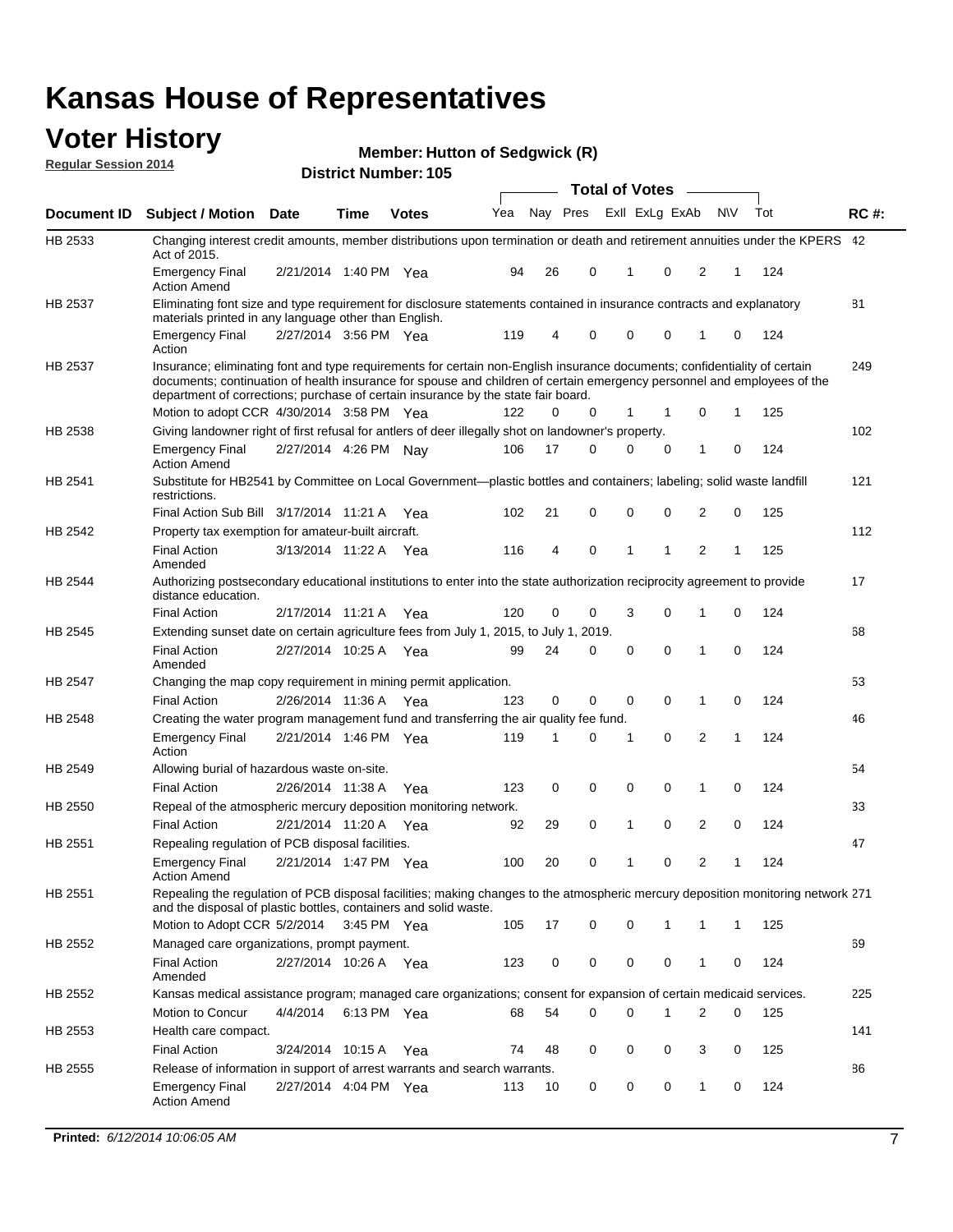### **Voter History**

**Regular Session 2014**

#### **Member: Hutton of Sedgwick (R)**

|                                                                                                                       |                                                                                                                                                                                                                                                                                                                                                           |                       |             |              |     |          |   | <b>Total of Votes</b> |             |              |              |     |             |
|-----------------------------------------------------------------------------------------------------------------------|-----------------------------------------------------------------------------------------------------------------------------------------------------------------------------------------------------------------------------------------------------------------------------------------------------------------------------------------------------------|-----------------------|-------------|--------------|-----|----------|---|-----------------------|-------------|--------------|--------------|-----|-------------|
|                                                                                                                       | Document ID Subject / Motion Date                                                                                                                                                                                                                                                                                                                         |                       | Time        | <b>Votes</b> | Yea | Nay Pres |   | Exll ExLg ExAb        |             |              | <b>NV</b>    | Tot | <b>RC#:</b> |
| <b>HB 2557</b>                                                                                                        | Changing penalties for certain taxpayers who file incorrect returns under Kansas income tax act.                                                                                                                                                                                                                                                          |                       |             |              |     |          |   |                       |             |              |              |     | 21          |
|                                                                                                                       | <b>Final Action</b><br>Amended                                                                                                                                                                                                                                                                                                                            | 2/19/2014 11:35 A     |             | Yea          | 122 | 0        | 0 | 0                     | 0           | 2            | 0            | 124 |             |
| HB 2561<br>HB 2564<br>HB 2566<br>HB 2568<br>HB 2568<br>HB 2576<br>HB 2576<br>HB 2577<br>HB 2577<br>HB 2578<br>HB 2578 | Licensure of pharmacists and registration of pharmacy interns by board of pharmacy.                                                                                                                                                                                                                                                                       |                       |             |              |     |          |   |                       |             |              |              |     | 55          |
|                                                                                                                       | <b>Final Action</b>                                                                                                                                                                                                                                                                                                                                       | 2/26/2014 11:39 A Yea |             |              | 105 | 18       | 0 | 0                     | 0           | 1            | 0            | 124 |             |
|                                                                                                                       | Requiring 60-day wait before re-employment for retirement benefit eligibility.                                                                                                                                                                                                                                                                            |                       |             |              |     |          |   |                       |             |              |              |     | 43          |
|                                                                                                                       | <b>Emergency Final</b><br>Action                                                                                                                                                                                                                                                                                                                          | 2/21/2014 1:41 PM Yea |             |              | 120 | 0        | 0 | 1                     | 0           | 2            | 1            | 124 |             |
|                                                                                                                       | Requiring court fee for forensic audio and video examination services.                                                                                                                                                                                                                                                                                    |                       |             |              |     |          |   |                       |             |              |              |     | 93          |
|                                                                                                                       | <b>Emergency Final</b><br>Action                                                                                                                                                                                                                                                                                                                          | 2/27/2014 4:12 PM Yea |             |              | 123 | 0        | 0 | 0                     | $\mathbf 0$ | 1            | $\mathbf 0$  | 124 |             |
|                                                                                                                       | Domestic relations; Kansas family law code; child support guidelines.                                                                                                                                                                                                                                                                                     |                       |             |              |     |          |   |                       |             |              |              |     | 70          |
|                                                                                                                       | <b>Final Action</b><br>Amended                                                                                                                                                                                                                                                                                                                            | 2/27/2014 10:27 A     |             | Yea          | 123 | 0        | 0 | 0                     | 0           | 1            | 0            | 124 |             |
|                                                                                                                       | Domestic relations; Kansas family law code; child support guidelines.                                                                                                                                                                                                                                                                                     |                       |             |              |     |          |   |                       |             |              |              |     | 268         |
|                                                                                                                       | Motion to adopt CCR 5/2/2014                                                                                                                                                                                                                                                                                                                              |                       | 3:28 PM Yea |              | 123 | 0        | 0 | 0                     | 1           | 1            | 0            | 125 |             |
|                                                                                                                       | Employment security law; creation of "new employer rate."                                                                                                                                                                                                                                                                                                 |                       |             |              |     |          |   |                       |             |              |              |     | 71          |
|                                                                                                                       | <b>Final Action</b><br>Amended                                                                                                                                                                                                                                                                                                                            | 2/27/2014 10:28 A     |             | Yea          | 123 | 0        | 0 | 0                     | $\mathbf 0$ | 1            | 0            | 124 |             |
|                                                                                                                       | Employment security law; creation of "new employer rate."                                                                                                                                                                                                                                                                                                 |                       |             |              |     |          |   |                       |             |              |              |     | 159         |
|                                                                                                                       | Motion to Concur                                                                                                                                                                                                                                                                                                                                          | 3/25/2014 10:47 A     |             | Yea          | 122 | 0        | 0 | 1                     | 0           | 2            | 0            | 125 |             |
|                                                                                                                       | Allowing parents to remain anonymous when surrendering an infant under the newborn protection act.                                                                                                                                                                                                                                                        |                       |             |              |     |          |   |                       |             |              |              |     | 56          |
|                                                                                                                       | <b>Final Action</b><br>Amended                                                                                                                                                                                                                                                                                                                            | 2/26/2014 11:41 A Yea |             |              | 123 | 0        | 0 | 0                     | $\Omega$    | 1            | 0            | 124 |             |
|                                                                                                                       | Allowing parents to remain anonymous when surrendering an infant under the newborn protection act.                                                                                                                                                                                                                                                        |                       |             |              |     |          |   |                       |             |              |              |     | 220         |
|                                                                                                                       | Motion to Concur                                                                                                                                                                                                                                                                                                                                          | 4/4/2014              | 11:45 A     | Yea          | 121 | $\Omega$ | 0 |                       | 1           | $\mathbf{1}$ | $\mathbf{1}$ | 125 |             |
|                                                                                                                       | Certification by chief law enforcement officer for transfer of a firearm when required by federal law.                                                                                                                                                                                                                                                    |                       |             |              |     |          |   |                       |             |              |              |     | 122         |
|                                                                                                                       | <b>Final Action</b><br>Amended                                                                                                                                                                                                                                                                                                                            | 3/17/2014 11:22 A     |             | Yea          | 123 | $\Omega$ | 0 | 0                     | $\Omega$    | 2            | 0            | 125 |             |
|                                                                                                                       | Regulating the possession of weapons.                                                                                                                                                                                                                                                                                                                     |                       |             |              |     |          |   |                       |             |              |              |     | 235         |
|                                                                                                                       | Motion to Adopt CCR 4/5/2014 4:40 PM Yea                                                                                                                                                                                                                                                                                                                  |                       |             |              | 102 | 19       | 0 | 0                     | 0           | 4            | $\Omega$     | 125 |             |
| HB 2580                                                                                                               | Specifying the duties of the state fire marshal relating to regional emergency response teams for hazardous materials and<br>search and rescue incidents.                                                                                                                                                                                                 |                       |             |              |     |          |   |                       |             |              |              |     | 72          |
|                                                                                                                       | <b>Final Action</b><br>Amended                                                                                                                                                                                                                                                                                                                            | 2/27/2014 10:29 A     |             | Yea          | 113 | 10       | 0 | 0                     | 0           | 1            | 0            | 124 |             |
| HB 2580                                                                                                               | Kansas Real Estate Appraisal Board; licensee fingerprinting and criminal background checks.                                                                                                                                                                                                                                                               |                       |             |              |     |          |   |                       |             |              |              |     | 272         |
|                                                                                                                       | Motion to adopt CCR 5/2/2014                                                                                                                                                                                                                                                                                                                              |                       |             | 3:49 PM Yea  | 115 | 7        | 0 | 0                     | 1           | 1            | -1           | 125 |             |
| HB 2582                                                                                                               | Creating an exemption from food establishment licensing for churches.                                                                                                                                                                                                                                                                                     |                       |             |              |     |          |   |                       |             |              |              |     | 57          |
|                                                                                                                       | <b>Final Action</b>                                                                                                                                                                                                                                                                                                                                       | 2/26/2014 11:42 A Yea |             |              | 123 | 0        | 0 | 0                     | 0           | 1            | 0            | 124 |             |
| HB 2588                                                                                                               | Child in need of care; juvenile offenders; permanent custodians.                                                                                                                                                                                                                                                                                          |                       |             |              |     |          |   |                       |             |              |              |     | 94          |
|                                                                                                                       | <b>Emergency Final</b><br><b>Action Amend</b>                                                                                                                                                                                                                                                                                                             | 2/27/2014 4:14 PM Yea |             |              | 123 | 0        | 0 | 0                     | 0           | 1            | 0            | 124 |             |
| HB 2588                                                                                                               | Senate Substitute for HB 2588 by Committee on Judiciary - Concerning children and minors; relating to children in need of<br>care; placement in juvenile detention facilities; permanent custodians; relating to juvenile offenders; alternative adjudication;<br>youth residential centers and services; risk assessment; sentencing; good time credits. |                       |             |              |     |          |   |                       |             |              |              |     | 244         |
|                                                                                                                       | Motion to adopt CCR 4/30/2014 3:36 PM Yea                                                                                                                                                                                                                                                                                                                 |                       |             |              | 123 | 0        | 0 | 1                     | 1           | 0            | 0            | 125 |             |
| HB 2591                                                                                                               | Requiring certain audit reports to be filed electronically and to be filed only with the department of administration.                                                                                                                                                                                                                                    |                       |             |              |     |          |   |                       |             |              |              |     | 58          |
|                                                                                                                       | <b>Final Action</b>                                                                                                                                                                                                                                                                                                                                       | 2/26/2014 11:43 A Yea |             |              | 123 | 0        | 0 | 0                     | 0           | 1            | 0            | 124 |             |
| HB 2595                                                                                                               | State fossils; the tylosaurus and the pteranodon.                                                                                                                                                                                                                                                                                                         |                       |             |              |     |          |   |                       |             |              |              |     | 73          |
|                                                                                                                       | <b>Final Action</b><br>Amended                                                                                                                                                                                                                                                                                                                            | 2/27/2014 10:31 A Yea |             |              | 96  | 27       | 0 | 0                     | 0           | 1            | 0            | 124 |             |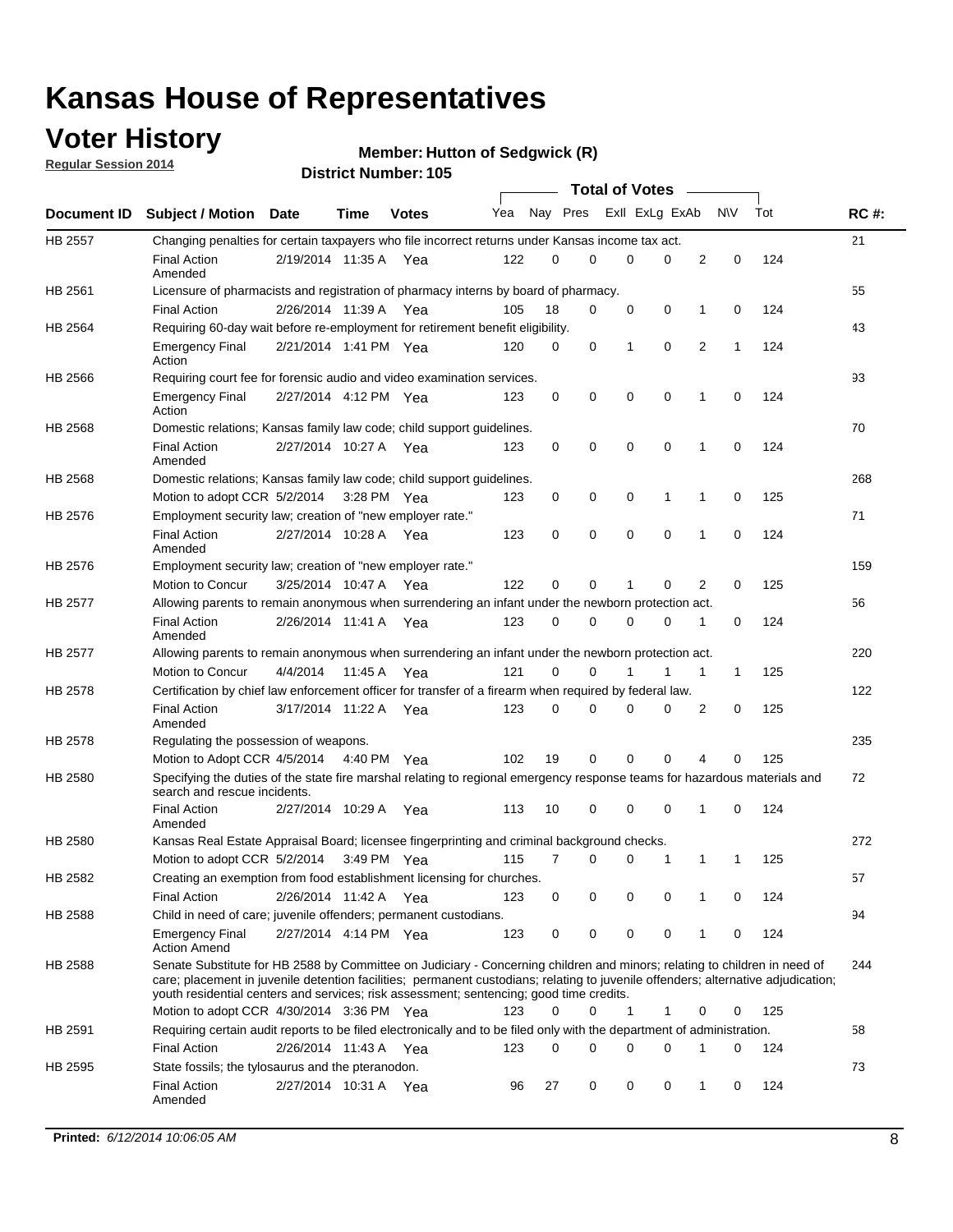### **Voter History**

**Regular Session 2014**

**Member: Hutton of Sedgwick (R)** 

|                |                                                                                                                                                                                                                                       |                       |             | <b>DISTRICT MAILINGL. 105</b> |     |                |             | <b>Total of Votes</b>      |   |           |     |     |             |
|----------------|---------------------------------------------------------------------------------------------------------------------------------------------------------------------------------------------------------------------------------------|-----------------------|-------------|-------------------------------|-----|----------------|-------------|----------------------------|---|-----------|-----|-----|-------------|
| Document ID    | <b>Subject / Motion Date</b>                                                                                                                                                                                                          |                       | Time        | <b>Votes</b>                  | Yea |                | Nay Pres    | Exll ExLg ExAb             |   | <b>NV</b> | Tot |     | <b>RC#:</b> |
| HB 2596        | Computation of retirement benefits when a state officer or employee is placed on furlough or has reduction in compensation.                                                                                                           |                       |             |                               |     |                |             |                            |   |           |     |     | 74          |
|                | <b>Final Action</b>                                                                                                                                                                                                                   | 2/27/2014 10:33 A     |             | Yea                           | 123 | 0              | 0           | 0<br>$\Omega$              |   |           | 0   | 124 |             |
| HB 2596        | Computation of retirement benefits when a state officer or employee is placed on furlough or has reduction in<br>compensation.                                                                                                        |                       |             |                               |     |                |             |                            |   |           |     |     | 246         |
|                | Motion to adopt CCR 4/30/2014 3:45 PM Yea                                                                                                                                                                                             |                       |             |                               | 123 | 0              | 0           | 1<br>1                     |   | 0         | 0   | 125 |             |
| <b>HB 2597</b> | Municipal recycling services                                                                                                                                                                                                          |                       |             |                               |     |                |             |                            |   |           |     |     | 97          |
|                | <b>Emergency Final</b><br><b>Action Amend</b>                                                                                                                                                                                         | 2/27/2014 4:20 PM Yea |             |                               | 105 | 18             | $\mathbf 0$ | $\mathbf 0$<br>$\mathbf 0$ |   | 1         | 0   | 124 |             |
| HB 2599        | Authorizing the secretary of state to grant an easement to the unified government of Wyandotte county.                                                                                                                                |                       |             |                               |     |                |             |                            |   |           |     |     | 22          |
|                | <b>Final Action</b>                                                                                                                                                                                                                   | 2/19/2014 11:37 A     |             | Yea                           | 120 | $\overline{2}$ | 0           | $\mathbf 0$<br>$\Omega$    |   | 2         | 0   | 124 |             |
| HB 2599        | Authorizing the secretary of state to grant an easement to the unified government of Wyandotte county.                                                                                                                                |                       |             |                               |     |                |             |                            |   |           |     |     | 118         |
|                | Motion to Concur                                                                                                                                                                                                                      | 3/14/2014 11:25 A     |             | Yea                           | 118 | $\Omega$       | 0           | 2<br>1                     |   | 4         | 0   | 125 |             |
| HB 2602        | Increasing the percentage of unclassified employees allowed to be employed by KPERS from 25% to 50%.                                                                                                                                  |                       |             |                               |     |                |             |                            |   |           |     |     | 44          |
|                | <b>Emergency Final</b><br>Action                                                                                                                                                                                                      | 2/21/2014 1:43 PM Yea |             |                               | 107 | 13             | 0           | $\mathbf 0$<br>1           |   | 2         | 1   | 124 |             |
| HB 2602        | Increasing the percentage of unclassified employees allowed to be employed by KPERS from 25% to 50%.                                                                                                                                  |                       |             |                               |     |                |             |                            |   |           |     |     | 195         |
|                | Motion to Concur                                                                                                                                                                                                                      | 4/1/2014              | 10:57 A Yea |                               | 108 | 15             | 0           | 1<br>0                     |   | 1         | 0   | 125 |             |
| HB 2609        | Practice of pharmacy; filling and refilling of prescriptions.                                                                                                                                                                         |                       |             |                               |     |                |             |                            |   |           |     |     | 105         |
|                | <b>Emergency Final</b><br><b>Action Amend</b>                                                                                                                                                                                         | 2/27/2014 4:29 PM Yea |             |                               | 123 | 0              | $\mathbf 0$ | $\mathbf 0$<br>$\mathbf 0$ |   | 1         | 0   | 124 |             |
| HB 2611        | Conduct of dental offices.                                                                                                                                                                                                            |                       |             |                               |     |                |             |                            |   |           |     |     | 83          |
|                | <b>Emergency Final</b><br>Action                                                                                                                                                                                                      | 2/27/2014 3:59 PM Yea |             |                               | 123 | $\mathbf 0$    | $\mathbf 0$ | $\mathbf 0$<br>$\mathbf 0$ |   | 1         | 0   | 124 |             |
| HB 2612        | Relating to district judge and district magistrate judge vacancies.                                                                                                                                                                   |                       |             |                               |     |                |             |                            |   |           |     |     | 75          |
|                | <b>Final Action</b><br>Amended                                                                                                                                                                                                        | 2/27/2014 10:34 A     |             | Yea                           | 106 | 17             | 0           | $\mathbf 0$<br>0           |   | 1         | 0   | 124 |             |
| HB 2613        | Relating to the issuance of stillbirth and unborn child's death certificates.                                                                                                                                                         |                       |             |                               |     |                |             |                            |   |           |     |     | 103         |
|                | <b>Emergency Final</b><br><b>Action Amend</b>                                                                                                                                                                                         | 2/27/2014 4:27 PM Yea |             |                               | 122 | 1              | 0           | $\mathbf 0$<br>$\Omega$    |   | 1         | 0   | 124 |             |
| HB 2615        | Substitute for HB 2615 by Committee on Commerce, Labor and Economic Development - Workers compensation assigned<br>risk pool.                                                                                                         |                       |             |                               |     |                |             |                            |   |           |     |     | 185         |
|                | EFA Sub Bill<br>Amended                                                                                                                                                                                                               | 3/26/2014 3:42 PM Yea |             |                               | 98  | 25             | 0           | 0<br>1                     |   | 1         | 0   | 125 |             |
| HB 2616        | Secretary of labor; explore agreement to allow state of Kansas to enforce OSHA standards.                                                                                                                                             |                       |             |                               |     |                |             |                            |   |           |     |     | 92          |
|                | <b>Emergency Final</b><br>Action                                                                                                                                                                                                      | 2/27/2014 4:11 PM Yea |             |                               | 93  | 30             | 0           | 0<br>0                     |   | 1         | 0   | 124 |             |
| HB 2616        | Senate Substitute for HB 2616 by Committee on Commerce - Secretary of labor directed to study state enforcement of OSHA 261<br>standards.                                                                                             |                       |             |                               |     |                |             |                            |   |           |     |     |             |
|                | Motion to Concur                                                                                                                                                                                                                      | 5/2/2014              | 11:47 A Yea |                               | 94  | 30             | 0           | 0                          |   | 0         | 0   | 125 |             |
| HB 2633        | Substitute for HB 2633 by Committee on Corrections and Juvenile Justice - Juvenile offenders; youth residential centers and<br>services; risk assessment; raising the age for prosecution as an adult; sentencing; good time credits. |                       |             |                               |     |                |             |                            |   |           |     |     | 106         |
|                | EFA Sub Bill<br>Amended                                                                                                                                                                                                               | 2/27/2014 4:31 PM Yea |             |                               | 122 | $\mathbf{1}$   | $\Omega$    | $\mathbf 0$<br>0           |   | 1         | 0   | 124 |             |
| HB 2636        | Secretary of health and environment and air quality standards.                                                                                                                                                                        |                       |             |                               |     |                |             |                            |   |           |     |     | 45          |
|                | <b>Emergency Final</b><br><b>Action Amend</b>                                                                                                                                                                                         | 2/21/2014 1:44 PM Yea |             |                               | 89  | 31             | 0           | 1                          | 0 | 2         | 1   | 124 |             |
| HB 2636        | Secretary of health and environment and air quality standards.                                                                                                                                                                        |                       |             |                               |     |                |             |                            |   |           |     |     | 212         |
|                | Sub motion to concur 4/3/2014 7:20 PM Yea                                                                                                                                                                                             |                       |             |                               | 121 | 3              | 0           | 0<br>0                     |   |           | 0   | 125 |             |
| HB 2642        | Income tax deduction for net gain on the sale of certain horses, cattle or livestock; income tax credit for expenditures to make 131<br>dwelling or facility accessible for persons with a disability.                                |                       |             |                               |     |                |             |                            |   |           |     |     |             |
|                | <b>Final Action</b><br>Amended                                                                                                                                                                                                        | 3/20/2014 11:17 A Yea |             |                               | 123 | 0              | 0           | 0<br>1                     |   | 1         | 0   | 125 |             |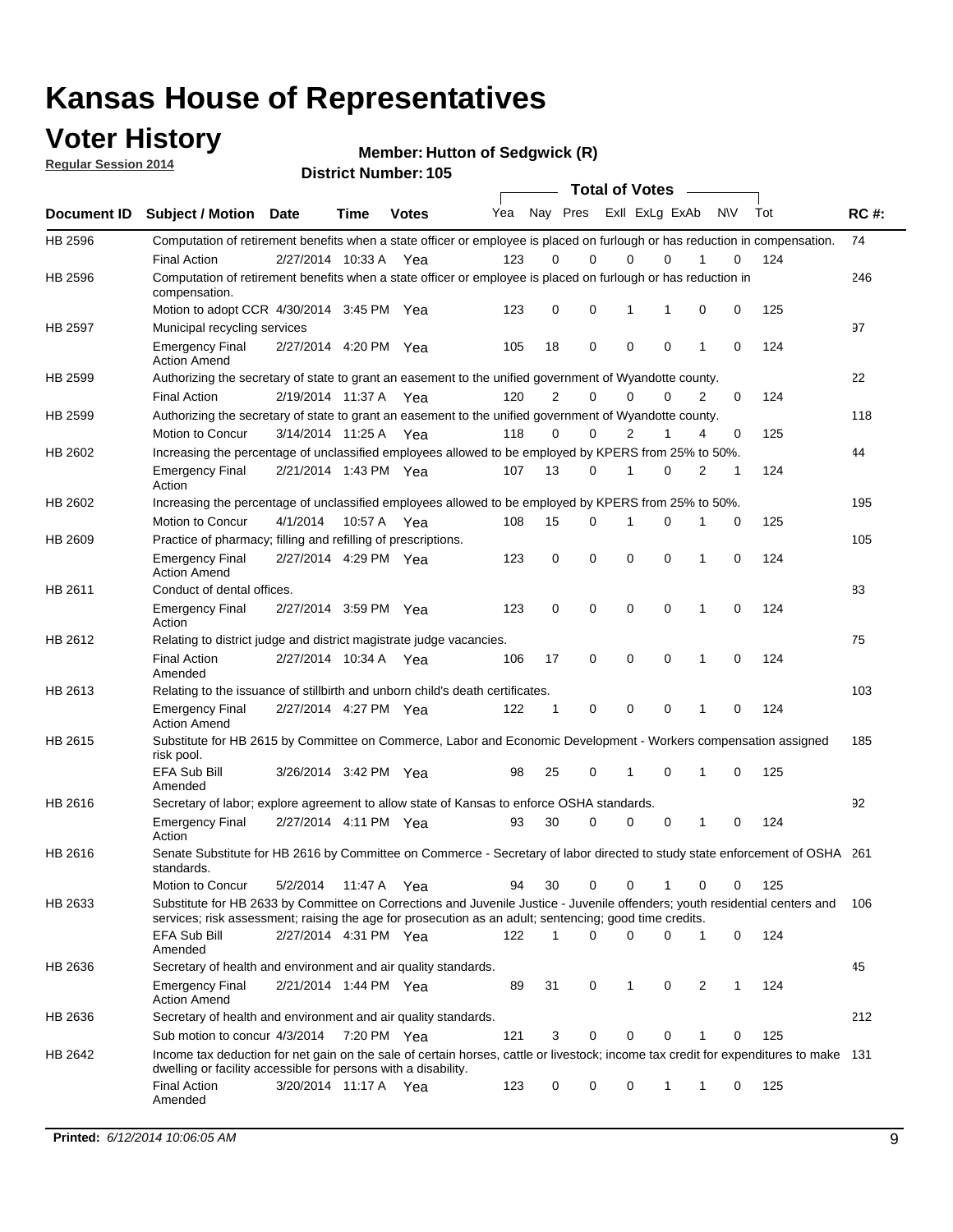#### **Voter History Regular Session 2014**

| <b>District Number: 105</b> |  |  |
|-----------------------------|--|--|

|                    | <b>DISTINT MAILINGL' INA</b><br><b>Total of Votes</b>                                                                                                                                                                                                                                                                                                                                                                         |                       |      |              |     |          |                             |             |             |              |             |     |             |
|--------------------|-------------------------------------------------------------------------------------------------------------------------------------------------------------------------------------------------------------------------------------------------------------------------------------------------------------------------------------------------------------------------------------------------------------------------------|-----------------------|------|--------------|-----|----------|-----------------------------|-------------|-------------|--------------|-------------|-----|-------------|
| <b>Document ID</b> | <b>Subject / Motion Date</b>                                                                                                                                                                                                                                                                                                                                                                                                  |                       | Time | <b>Votes</b> |     |          | Yea Nay Pres ExII ExLg ExAb |             |             |              | <b>NV</b>   | Tot | <b>RC#:</b> |
| HB 2643            | Property tax; classification of commercial and industrial machinery and equipment as personal property; reclassification of<br>property upon termination of IRB tax exemption; use of independent appraisers to appraiser certain                                                                                                                                                                                             |                       |      |              |     |          |                             |             |             |              |             |     | 164         |
|                    | <b>Final Action</b><br>Amended                                                                                                                                                                                                                                                                                                                                                                                                | 3/26/2014 10:56 A     |      | - Yea        | 123 | 0        | $\Omega$                    | 1           | $\mathbf 0$ | 1            | 0           | 125 |             |
| HB 2643            | Property tax; classification of commercial and industrial machinery and equipment as personal property; reclassification of<br>property upon termination of IRB tax exemption; use of independent appraisers to appraiser certain complex property; motor<br>vehicles, members of military; mortgage registration tax phase out and replacement with fees; county clerk technology fund;<br>county treasurer technology fund. |                       |      |              |     |          |                             |             |             |              |             |     | 274         |
|                    | <b>Motion to Concur</b>                                                                                                                                                                                                                                                                                                                                                                                                       | 5/2/2014              |      | 5:12 PM Yea  | 16  | - 108    | 0                           | 0           | 0           |              | 0           | 125 |             |
| HB 2643            | Property tax; classification of commercial and industrial machinery and equipment as personal property; reclassification of<br>property upon termination of IRB tax exemption; use of independent appraisers to appraiser certain complex property; motor<br>vehicles, members of military; mortgage registration tax phase out and replacement with fees; county clerk technology fund;<br>county treasurer technology fund. |                       |      |              |     |          |                             |             |             |              |             |     | 286         |
|                    | Motion to adopt CCR 5/3/2014                                                                                                                                                                                                                                                                                                                                                                                                  |                       |      | 1:53 AM Yea  | 70  | 53       | 0                           | 0           | $\mathbf 0$ | 1            | 1           | 125 |             |
| HB 2648            | Property tax exemption for levees.                                                                                                                                                                                                                                                                                                                                                                                            | 2/27/2014 4:23 PM Yea |      |              | 100 | 23       | 0                           | $\mathbf 0$ | $\mathbf 0$ | 1            | $\mathbf 0$ | 124 | 100         |
|                    | <b>Emergency Final</b><br><b>Action Amend</b>                                                                                                                                                                                                                                                                                                                                                                                 |                       |      |              |     |          |                             |             |             |              |             |     |             |
| HB 2651            | County law library.                                                                                                                                                                                                                                                                                                                                                                                                           |                       |      |              |     |          |                             |             |             |              |             |     | 76          |
|                    | <b>Final Action</b><br>Amended                                                                                                                                                                                                                                                                                                                                                                                                | 2/27/2014 10:38 A     |      | Nay          | 82  | 41       | 0                           | 0           | $\mathbf 0$ | 1            | 0           | 124 |             |
| HB 2655            | Allowing veterans with PTSD to seek mental health treatment upon certain convictions.                                                                                                                                                                                                                                                                                                                                         |                       |      |              |     |          |                             |             |             |              |             |     | 77          |
|                    | <b>Final Action</b><br>Amended                                                                                                                                                                                                                                                                                                                                                                                                | 2/27/2014 10:40 A Yea |      |              | 123 | 0        | 0                           | 0           | 0           | $\mathbf{1}$ | 0           | 124 |             |
| HB 2655            | Senate Substitute for HB 2655 by Committee on Judiciary - Allowing veterans with PTSD to seek mental health treatment<br>upon certain convictions; also amending the crimes of interference with law enforcement and giving a false alarm.                                                                                                                                                                                    |                       |      |              |     |          |                             |             |             |              |             |     | 224         |
|                    | Motion to Concur                                                                                                                                                                                                                                                                                                                                                                                                              | 4/4/2014              |      | 5:42 PM Yea  | 122 | $\Omega$ | 0                           | $\Omega$    |             | 2            | 0           | 125 |             |
| HB 2656            | Authorizing the state of Kansas to pay the death gratuity benefit to the designated survivor of a Kansas service member during 48<br>a federal government shutdown and providing for reimbursement to the state                                                                                                                                                                                                               |                       |      |              |     |          |                             |             |             |              |             |     |             |
|                    | <b>Final Action</b>                                                                                                                                                                                                                                                                                                                                                                                                           | 2/26/2014 11:27 A Yea |      |              | 123 | 0        | 0                           | 0           | 0           |              | 0           | 124 |             |
| HB 2661            | Substitute for HB 2661 by Committee on Energy and Environment - Siting of electric transmission lines; notice and hearing<br>requirements.                                                                                                                                                                                                                                                                                    |                       |      |              |     |          |                             |             |             |              |             |     | 181         |
|                    | EFA Sub Bill                                                                                                                                                                                                                                                                                                                                                                                                                  | 3/26/2014 3:37 PM Yea |      |              | 119 | 4        | 0                           | 1           | $\mathbf 0$ | 1            | 0           | 125 |             |
| HB 2662            | Expungment of driving under the influence convictions.                                                                                                                                                                                                                                                                                                                                                                        |                       |      |              |     |          |                             |             |             |              |             |     | 116         |
|                    | <b>Final Action</b><br>Amended                                                                                                                                                                                                                                                                                                                                                                                                | 3/14/2014 11:22 A Yea |      |              | 87  | 31       | 0                           | 2           | 1           | 4            | 0           | 125 |             |
| <b>HB 2668</b>     | Health insurance for qualified professional associations.                                                                                                                                                                                                                                                                                                                                                                     |                       |      |              |     |          |                             |             |             |              |             |     | 34          |
|                    | <b>Final Action</b><br>Amended                                                                                                                                                                                                                                                                                                                                                                                                | 2/21/2014 11:21 A Yea |      |              | 114 | 7        | 0                           | 1           | $\mathbf 0$ | 2            | 0           | 124 |             |
| HB 2668            | Predetermination of health insurance benefits                                                                                                                                                                                                                                                                                                                                                                                 |                       |      |              |     |          |                             |             |             |              |             |     | 262         |
|                    | Motion to Concur                                                                                                                                                                                                                                                                                                                                                                                                              | 5/2/2014              |      | 12:05 P Yea  | 97  | 27       | 0                           | 0           | 1           | 0            | 0           | 125 |             |
| HB 2669            | State civil service board; transferred from the department of administration to the office of administrative hearings.                                                                                                                                                                                                                                                                                                        |                       |      |              |     |          |                             |             |             |              |             |     | 87          |
|                    | Emergency Final<br>Action                                                                                                                                                                                                                                                                                                                                                                                                     | 2/27/2014 4:05 PM Yea |      |              | 110 | 13       | 0                           | 0           | $\mathbf 0$ | 1            | 0           | 124 |             |
| HB 2673            | Kansas healing arts act; physician assistant licensure act.                                                                                                                                                                                                                                                                                                                                                                   |                       |      |              |     |          |                             |             |             |              |             |     | 91          |
|                    | <b>Emergency Final</b><br><b>Action Amend</b>                                                                                                                                                                                                                                                                                                                                                                                 | 2/27/2014 4:10 PM Yea |      |              | 105 | 18       | 0                           | 0           | 0           | 1            | 0           | 124 |             |
| HB 2673            | Board of healing arts functions and duties, physician assistants licensure act and podiatry act.                                                                                                                                                                                                                                                                                                                              |                       |      |              |     |          |                             |             |             |              |             |     | 270         |
|                    | Motion to adopt CCR 5/2/2014 3:39 PM Yea                                                                                                                                                                                                                                                                                                                                                                                      |                       |      |              | 111 | 11       | 0                           | 0           |             | 1            | 1           | 125 |             |
| HB 2675            | Relating to procurement negotiating committees; certified businesses.                                                                                                                                                                                                                                                                                                                                                         |                       |      |              |     |          |                             |             |             |              |             |     | 165         |
|                    | <b>Final Action</b><br>Amended                                                                                                                                                                                                                                                                                                                                                                                                | 3/26/2014 10:57 A Yea |      |              | 123 | 0        | 0                           | 1           | 0           | 1            | 0           | 125 |             |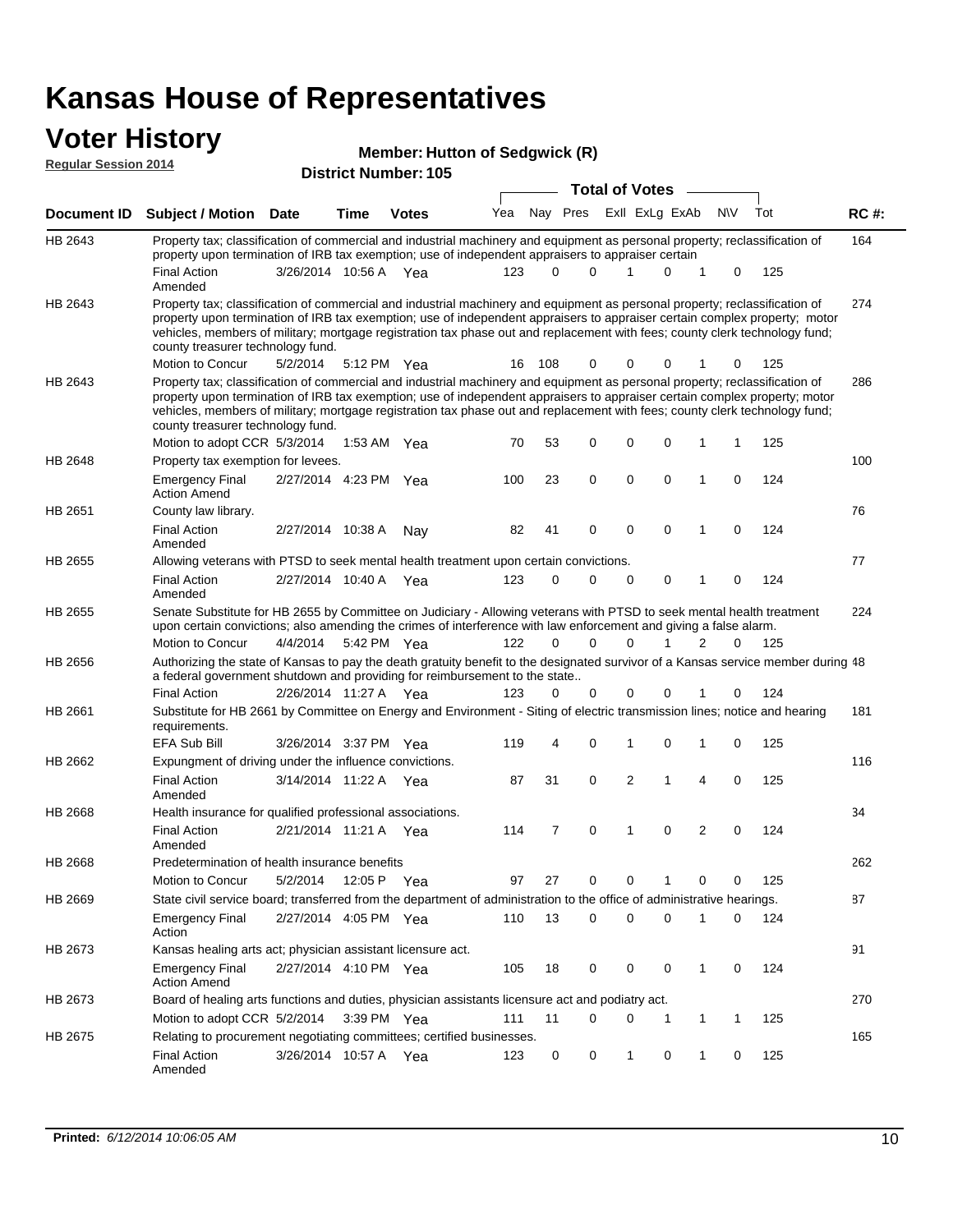### **Voter History**

**Regular Session 2014**

| <b>District Number: 105</b> |  |
|-----------------------------|--|
|                             |  |

|         |                                                                                                                                                                                                                                                                     |                       |             |              |     |              |          | <b>Total of Votes</b> |              | $\sim$         |             |     |             |
|---------|---------------------------------------------------------------------------------------------------------------------------------------------------------------------------------------------------------------------------------------------------------------------|-----------------------|-------------|--------------|-----|--------------|----------|-----------------------|--------------|----------------|-------------|-----|-------------|
|         | Document ID Subject / Motion Date                                                                                                                                                                                                                                   |                       | Time        | <b>Votes</b> | Yea | Nay Pres     |          | Exll ExLg ExAb        |              |                | N\V         | Tot | <b>RC#:</b> |
| HB 2681 | Substitute for HB2681 by Committee on Veterans, Military, and Homeland Security--Abolishing the Kansas commission on<br>veterans affairs; creating the Kansas commission on veterans affairs office within the executive branch of government.                      |                       |             |              |     |              |          |                       |              |                |             |     | 132         |
|         | Final Action Sub Bill 3/20/2014 11:18 A Yea                                                                                                                                                                                                                         |                       |             |              | 123 | 0            | $\Omega$ | $\Omega$              | $\mathbf{1}$ | $\mathbf{1}$   | 0           | 125 |             |
| HB 2681 | Substitute for HB2681 by Committee on Veterans, Military, and Homeland Security - Abolishing the Kansas commission on<br>veterans affairs; creating the Kansas commission on veterans affairs office within the executive branch of government.<br>Motion to Concur | 4/4/2014 11:41 A Yea  |             |              | 122 | 0            | 0        |                       | 1            | 1              | 0           | 125 | 219         |
| HB 2684 | Allocating moneys from driver's license fees to the judicial branch nonjudicial salary adjustment fund.                                                                                                                                                             |                       |             |              |     |              |          |                       |              |                |             |     | 78          |
|         | <b>Final Action</b>                                                                                                                                                                                                                                                 | 2/27/2014 10:41 A Nay |             |              |     | 30           | $\Omega$ | $\Omega$              | $\Omega$     | 1              | 0           | 124 |             |
|         |                                                                                                                                                                                                                                                                     |                       |             |              | 93  |              |          |                       |              |                |             |     |             |
| HB 2687 | Unclaimed property act and hearings.                                                                                                                                                                                                                                |                       |             |              |     |              | 0        |                       | 0            |                |             |     | 59          |
|         | <b>Final Action</b>                                                                                                                                                                                                                                                 | 2/26/2014 11:44 A     |             | Yea          | 119 | 4            |          | 0                     |              | 1              | 0           | 124 |             |
| HB 2687 | Unclaimed property act and hearings.                                                                                                                                                                                                                                |                       |             |              |     |              |          |                       | $\mathbf{0}$ |                |             |     | 251         |
|         | Motion to Concur                                                                                                                                                                                                                                                    | 5/1/2014              | 1:56 PM Yea |              | 125 | 0            | 0        | 0                     |              | 0              | 0           | 125 |             |
| HB 2689 | Amending which convictions are counted for driving while license canceled, suspended or revoked.                                                                                                                                                                    |                       |             |              |     |              |          |                       |              |                |             |     | 231         |
|         | <b>Final Action</b><br>Amended                                                                                                                                                                                                                                      | 4/5/2014              | 10:23 A Yea |              | 121 | 0            | 0        | $\Omega$              | 0            | $\overline{4}$ | 0           | 125 |             |
| HB 2693 | Providing for testing by community colleges for commercial driver's licenses and allowing temporary commercial driver's<br>license holders the ability to drive class A commercial vehicles.                                                                        |                       |             |              |     |              |          |                       |              |                |             |     | 104         |
|         | <b>Emergency Final</b><br><b>Action Amend</b>                                                                                                                                                                                                                       | 2/27/2014 4:28 PM Yea |             |              | 123 | 0            | 0        | 0                     | 0            | 1              | 0           | 124 |             |
| HB 2693 | Senate Substitute for HB 2693 by Committee on Transportation - Providing for testing by community colleges for commercial<br>driver's licenses; entities serving as driver's licenses examiners.                                                                    |                       |             |              |     |              |          |                       |              |                |             |     | 255         |
|         | Motion to adopt CCR 5/1/2014 4:42 PM Yea                                                                                                                                                                                                                            |                       |             |              | 125 | 0            | 0        | $\Omega$              | 0            | $\mathbf 0$    | 0           | 125 |             |
| HB 2715 | Farm machinery and equipment annual highway permits, commercial drivers' license.                                                                                                                                                                                   |                       |             |              |     |              |          |                       |              |                |             |     | 98          |
|         | <b>Emergency Final</b><br><b>Action Amend</b>                                                                                                                                                                                                                       | 2/27/2014 4:21 PM Yea |             |              | 123 | 0            | $\Omega$ | $\Omega$              | 0            | 1              | 0           | 124 |             |
| HB 2717 | Registration of operators of assisted living, residential health care, home plus or adult day care facilities.                                                                                                                                                      |                       |             |              |     |              |          |                       |              |                |             |     | 175         |
|         | <b>Emergency Final</b><br><b>Action Amend</b>                                                                                                                                                                                                                       | 3/26/2014 3:29 PM Yea |             |              | 114 | 9            | $\Omega$ | 1                     | 0            | 1              | 0           | 125 |             |
| HB 2721 | Substitute for Substitute for HB 2721 by Committee on Commerce, Labor and Economic Development â€ <sup>4</sup> Enacting the<br>business entity standard treatment act.                                                                                              |                       |             |              |     |              |          |                       |              |                |             |     | 117         |
|         | Final Action Sub Bill 3/14/2014 11:23 A Yea                                                                                                                                                                                                                         |                       |             |              | 118 | 0            | 0        | 2                     | 1            | 4              | 0           | 125 |             |
| HB 2721 | Substitute for Substitute for HB 2721 by Committee on Commerce, Labor and Economic Development - Enacting the business 273<br>entity standard treatment act.                                                                                                        |                       |             |              |     |              |          |                       |              |                |             |     |             |
|         | Motion to Concur                                                                                                                                                                                                                                                    | 5/2/2014              | 3:59 PM Yea |              | 122 | 0            | 0        | 0                     | 1            | 1              | 1           | 125 |             |
| HB 2724 | Uniform commercial driver's license act; definition of tank vehicle.                                                                                                                                                                                                |                       |             |              |     |              |          |                       |              |                |             |     | 99          |
|         | <b>Emergency Final</b><br>Action                                                                                                                                                                                                                                    | 2/27/2014 4:22 PM Yea |             |              | 122 | $\mathbf{1}$ | 0        | 0                     | 0            | 1              | $\mathbf 0$ | 124 |             |
| HB 2727 | Expiration of license plates and placards for individuals with disability.                                                                                                                                                                                          |                       |             |              |     |              |          |                       |              |                |             |     | 88          |
|         | <b>Emergency Final</b><br>Action                                                                                                                                                                                                                                    | 2/27/2014 4:06 PM Yea |             |              | 123 | 0            | 0        | 0                     | 0            | $\mathbf{1}$   | 0           | 124 |             |
| HB 2728 | Permits for the operation of salvage vehicles no longer required to be prepared in triplicate.                                                                                                                                                                      |                       |             |              |     |              |          |                       |              |                |             |     | 89          |
|         | <b>Emergency Final</b><br>Action                                                                                                                                                                                                                                    | 2/27/2014 4:07 PM Yea |             |              | 122 | 1            | 0        | 0                     | 0            | 1              | 0           | 124 |             |
| HB 2728 | Permits for the operation of salvage vehicles no longer required to be prepared in triplicate.                                                                                                                                                                      |                       |             |              |     |              |          |                       |              |                |             |     | 192         |
|         | Motion to Concur                                                                                                                                                                                                                                                    | 3/31/2014 11:43 A Yea |             |              | 122 | 0            | 0        | 1                     | 0            | 2              | 0           | 125 |             |
| HB 2732 | Sales tax authority for Rooks county for constructing or remodeling a jail facility.                                                                                                                                                                                |                       |             |              |     |              |          |                       |              |                |             |     | 232         |
|         | <b>Final Action</b>                                                                                                                                                                                                                                                 | 4/5/2014 10:24 A Yea  |             |              | 121 | 0            | 0        | 0                     | 0            | 4              | 0           | 125 |             |
| HB 2744 | Insurance; coverage for autism spectrum disorder.                                                                                                                                                                                                                   |                       |             |              |     |              |          |                       |              |                |             |     | 137         |
|         | <b>Final Action</b><br>Amended                                                                                                                                                                                                                                      | 3/21/2014 10:14 A Yea |             |              | 114 | 3            | 0        | 0                     | $\mathbf{1}$ | 6              | 1           | 125 |             |
| HB 2745 | Tax lien on property voluntarily transferred.                                                                                                                                                                                                                       |                       |             |              |     |              |          |                       |              |                |             |     | 166         |
|         | <b>Final Action</b>                                                                                                                                                                                                                                                 | 3/26/2014 10:58 A     |             | Yea          | 123 | 0            | 0        | 1                     | 0            | 1              | 0           | 125 |             |
|         | Printed: 6/12/2014 10:06:05 AM                                                                                                                                                                                                                                      |                       |             |              |     |              |          |                       |              |                |             |     | 11          |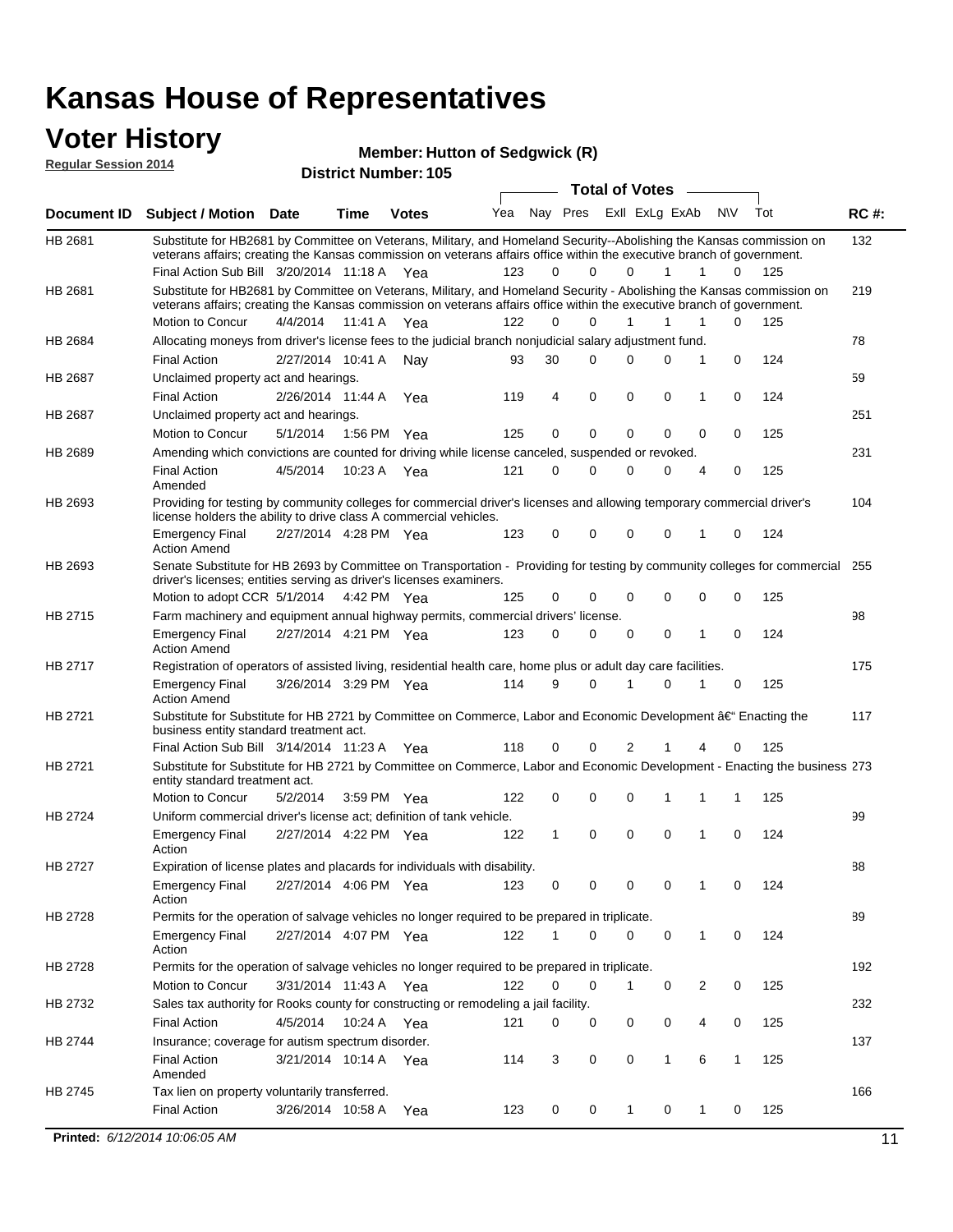### **Voter History**

**Regular Session 2014**

#### **Member: Hutton of Sedgwick (R)**

| Nay Pres<br>Exll ExLg ExAb<br><b>NV</b><br>Tot<br>Yea<br><b>RC#:</b><br><b>Votes</b><br><b>Document ID</b><br><b>Subject / Motion</b><br><b>Date</b><br>Time<br>HB 2755<br>140<br>Repealing the sunset on the Kansas taxpayer transparency act.<br><b>Final Action</b><br>3/24/2014 10:13 A<br>122<br>0<br>0<br>0<br>0<br>3<br>0<br>125<br>Yea<br>HB 2767<br>State child death review board.<br>167<br>$\mathbf 0$<br>0<br>0<br>125<br><b>Final Action</b><br>3/26/2014 10:59 A<br>123<br>1<br>1<br>0<br>Yea<br>Amended<br>95<br><b>HCR 5029</b><br>Urging the Kansas bureau of investigation to establish a blue alert system for the state of Kansas.<br>2<br>0<br>1<br>0<br>124<br><b>Emergency Final</b><br>2/27/2014 4:15 PM Yea<br>121<br>0<br>0<br><b>Action Amend</b><br>125<br><b>HCR 5031</b><br>Urging Congress to provide for the prompt payment of disability compensation to U.S. Veterans.<br><b>Final Action</b><br>122<br>$\Omega$<br>0<br>0<br>1<br>2<br>125<br>3/19/2014 11:21 A Yea<br>0<br>109<br>HR 6049<br>Resolution encouraging the creation of a Kansas plan for comprehensive treatment of chronic obstruction pulmonary<br>disease.<br>0<br>0<br>2<br>2<br>0<br>125<br><b>Emergency Final</b><br>3/6/2014<br>11:24 A<br>Yea<br>120<br>1<br><b>Action Amend</b><br>HR 6063<br>143<br>Urging the President to extend the qualifications for the Women's Army Corps Service Medal.<br>123<br>$\Omega$<br>$\Omega$<br>$\Omega$<br>1<br>125<br><b>Final Action</b><br>3/25/2014 10:11 A Yea<br>1<br>0<br>House Substitute for SB 40 by Committee on Corrections and Juvenile Justice †Secretary of corrections; including juvenile<br>SB 40<br>123<br>offenders in the prison made goods act; authorizing use of correctional industries funds for payment of<br>Final Action Sub Bill 3/17/2014 11:23 A Yea<br>0<br>125<br>123<br>0<br>0<br>0<br>0<br>2<br>174<br>SB 54<br>Medical assistance recovery program; rules and regulations.<br>28<br>0<br>0<br>125<br>3/26/2014 3:28 PM Yea<br>95<br>1<br>1<br>$\mathbf 0$<br><b>Emergency Final</b><br><b>Action Amend</b><br><b>SB 54</b><br>214<br>Amendments to statutes regulating abortions.<br>Motion to Adopt CCR 4/4/2014<br>112<br>11<br>0<br>0<br>1<br>0<br>125<br>9:59 AM Yea<br>1<br>State use law; purchases by municipalities; committee sunset date and chairperson selection.<br>280<br>SB 63<br>Motion to adopt CCR 5/2/2014<br>124<br>$\mathbf 0$<br>0<br>0<br>0<br>1<br>0<br>125<br>8:52 PM Yea<br><b>SB 99</b><br>184<br>Lobbyists defined.<br>117<br>6<br>0<br>0<br>1<br>0<br>125<br><b>Emergency Final</b><br>3/26/2014 3:41 PM Yea<br>1<br>Action<br>House Substitute for SB 147 by Committee on Agriculture and Natural Resources †Amending the powers and duties of the 133<br>SB 147<br>Kansas department of agriculture division of conservation and the state conservation commission.<br>Final Action Sub Bill 3/20/2014 11:19 A Yea<br>0<br>125<br>123<br>0<br>0<br>1<br>1<br>0<br>Amended<br><b>SB 218</b><br>House Substitute for SB 218 by Committee on Appropriations-Education; relating to the financing and instruction thereof;<br>226<br>making and concerning appropriations for the fiscal years ending June 30, 2014, and June 30, 2015, for certain agencies.<br>Final Action Sub Bill 4/4/2014 6:17 PM Yea<br>31<br>0<br>0<br>2<br>0<br>125<br>91<br>1<br>Amended<br><b>SB 218</b><br>House Substitute for SB 218 by Committee on Appropriations-Education; relating to the financing and instruction thereof;<br>237<br>making and concerning appropriations for the fiscal years ending June 30, 2014, and June 30, 2015, for certain agencies.<br>Sub Motion to Adopt 4/6/2014 12:51 A Yea<br>55<br>67<br>0<br>0<br>0<br>125<br>0<br>3<br><b>CCR</b><br>SB 231<br>House Substitute for SB 231 †Concerning valuation and appeals; renaming the state court of tax appeals; timing of<br>134<br>decisions.<br>0<br>Final Action Sub Bill 3/20/2014 11:21 A Yea<br>123<br>0<br>0<br>1<br>1<br>0<br>125<br>Amended<br>SB 231<br>House Substitute for SB 231 - Concerning valuation and appeals; renaming the state court of tax appeals; timing of<br>281<br>decisions<br>125<br>Motion to Adopt CCR 5/2/2014 8:56 PM Yea<br>124<br>0<br>0<br>0<br>0<br>0<br>1<br>House Substitute for SB 245 by Committee on Appropriations - Appropriations for FY 2014, FY 2015, and FY 2016 for the<br>13<br>SB 245<br>department of corrections; capital improvement projects.<br>Final Action Sub Bill 2/13/2014 11:34 A Yea<br>0<br>3<br>124<br>79<br>41<br>$\mathbf 0$<br>1<br>0<br>Amended |  |  |  | <b>Total of Votes</b> |  |  |  |  |  |  |  |  |
|----------------------------------------------------------------------------------------------------------------------------------------------------------------------------------------------------------------------------------------------------------------------------------------------------------------------------------------------------------------------------------------------------------------------------------------------------------------------------------------------------------------------------------------------------------------------------------------------------------------------------------------------------------------------------------------------------------------------------------------------------------------------------------------------------------------------------------------------------------------------------------------------------------------------------------------------------------------------------------------------------------------------------------------------------------------------------------------------------------------------------------------------------------------------------------------------------------------------------------------------------------------------------------------------------------------------------------------------------------------------------------------------------------------------------------------------------------------------------------------------------------------------------------------------------------------------------------------------------------------------------------------------------------------------------------------------------------------------------------------------------------------------------------------------------------------------------------------------------------------------------------------------------------------------------------------------------------------------------------------------------------------------------------------------------------------------------------------------------------------------------------------------------------------------------------------------------------------------------------------------------------------------------------------------------------------------------------------------------------------------------------------------------------------------------------------------------------------------------------------------------------------------------------------------------------------------------------------------------------------------------------------------------------------------------------------------------------------------------------------------------------------------------------------------------------------------------------------------------------------------------------------------------------------------------------------------------------------------------------------------------------------------------------------------------------------------------------------------------------------------------------------------------------------------------------------------------------------------------------------------------------------------------------------------------------------------------------------------------------------------------------------------------------------------------------------------------------------------------------------------------------------------------------------------------------------------------------------------------------------------------------------------------------------------------------------------------------------------------------------------------------------------------------------------------------------------------------------------------------------------------------------------------------------------------------------------------------------------------------------------------------------------------------------------------------------------------------------------------------------------------------------------------------------------------------------------------------------------------------------------------------------------------------------------------------------------------------------------------------------------------------------------------------------------------------------------------------------------------------------------------------------------------------------------------------------------------------------------------|--|--|--|-----------------------|--|--|--|--|--|--|--|--|
|                                                                                                                                                                                                                                                                                                                                                                                                                                                                                                                                                                                                                                                                                                                                                                                                                                                                                                                                                                                                                                                                                                                                                                                                                                                                                                                                                                                                                                                                                                                                                                                                                                                                                                                                                                                                                                                                                                                                                                                                                                                                                                                                                                                                                                                                                                                                                                                                                                                                                                                                                                                                                                                                                                                                                                                                                                                                                                                                                                                                                                                                                                                                                                                                                                                                                                                                                                                                                                                                                                                                                                                                                                                                                                                                                                                                                                                                                                                                                                                                                                                                                                                                                                                                                                                                                                                                                                                                                                                                                                                                                                                                    |  |  |  |                       |  |  |  |  |  |  |  |  |
|                                                                                                                                                                                                                                                                                                                                                                                                                                                                                                                                                                                                                                                                                                                                                                                                                                                                                                                                                                                                                                                                                                                                                                                                                                                                                                                                                                                                                                                                                                                                                                                                                                                                                                                                                                                                                                                                                                                                                                                                                                                                                                                                                                                                                                                                                                                                                                                                                                                                                                                                                                                                                                                                                                                                                                                                                                                                                                                                                                                                                                                                                                                                                                                                                                                                                                                                                                                                                                                                                                                                                                                                                                                                                                                                                                                                                                                                                                                                                                                                                                                                                                                                                                                                                                                                                                                                                                                                                                                                                                                                                                                                    |  |  |  |                       |  |  |  |  |  |  |  |  |
|                                                                                                                                                                                                                                                                                                                                                                                                                                                                                                                                                                                                                                                                                                                                                                                                                                                                                                                                                                                                                                                                                                                                                                                                                                                                                                                                                                                                                                                                                                                                                                                                                                                                                                                                                                                                                                                                                                                                                                                                                                                                                                                                                                                                                                                                                                                                                                                                                                                                                                                                                                                                                                                                                                                                                                                                                                                                                                                                                                                                                                                                                                                                                                                                                                                                                                                                                                                                                                                                                                                                                                                                                                                                                                                                                                                                                                                                                                                                                                                                                                                                                                                                                                                                                                                                                                                                                                                                                                                                                                                                                                                                    |  |  |  |                       |  |  |  |  |  |  |  |  |
|                                                                                                                                                                                                                                                                                                                                                                                                                                                                                                                                                                                                                                                                                                                                                                                                                                                                                                                                                                                                                                                                                                                                                                                                                                                                                                                                                                                                                                                                                                                                                                                                                                                                                                                                                                                                                                                                                                                                                                                                                                                                                                                                                                                                                                                                                                                                                                                                                                                                                                                                                                                                                                                                                                                                                                                                                                                                                                                                                                                                                                                                                                                                                                                                                                                                                                                                                                                                                                                                                                                                                                                                                                                                                                                                                                                                                                                                                                                                                                                                                                                                                                                                                                                                                                                                                                                                                                                                                                                                                                                                                                                                    |  |  |  |                       |  |  |  |  |  |  |  |  |
|                                                                                                                                                                                                                                                                                                                                                                                                                                                                                                                                                                                                                                                                                                                                                                                                                                                                                                                                                                                                                                                                                                                                                                                                                                                                                                                                                                                                                                                                                                                                                                                                                                                                                                                                                                                                                                                                                                                                                                                                                                                                                                                                                                                                                                                                                                                                                                                                                                                                                                                                                                                                                                                                                                                                                                                                                                                                                                                                                                                                                                                                                                                                                                                                                                                                                                                                                                                                                                                                                                                                                                                                                                                                                                                                                                                                                                                                                                                                                                                                                                                                                                                                                                                                                                                                                                                                                                                                                                                                                                                                                                                                    |  |  |  |                       |  |  |  |  |  |  |  |  |
|                                                                                                                                                                                                                                                                                                                                                                                                                                                                                                                                                                                                                                                                                                                                                                                                                                                                                                                                                                                                                                                                                                                                                                                                                                                                                                                                                                                                                                                                                                                                                                                                                                                                                                                                                                                                                                                                                                                                                                                                                                                                                                                                                                                                                                                                                                                                                                                                                                                                                                                                                                                                                                                                                                                                                                                                                                                                                                                                                                                                                                                                                                                                                                                                                                                                                                                                                                                                                                                                                                                                                                                                                                                                                                                                                                                                                                                                                                                                                                                                                                                                                                                                                                                                                                                                                                                                                                                                                                                                                                                                                                                                    |  |  |  |                       |  |  |  |  |  |  |  |  |
|                                                                                                                                                                                                                                                                                                                                                                                                                                                                                                                                                                                                                                                                                                                                                                                                                                                                                                                                                                                                                                                                                                                                                                                                                                                                                                                                                                                                                                                                                                                                                                                                                                                                                                                                                                                                                                                                                                                                                                                                                                                                                                                                                                                                                                                                                                                                                                                                                                                                                                                                                                                                                                                                                                                                                                                                                                                                                                                                                                                                                                                                                                                                                                                                                                                                                                                                                                                                                                                                                                                                                                                                                                                                                                                                                                                                                                                                                                                                                                                                                                                                                                                                                                                                                                                                                                                                                                                                                                                                                                                                                                                                    |  |  |  |                       |  |  |  |  |  |  |  |  |
|                                                                                                                                                                                                                                                                                                                                                                                                                                                                                                                                                                                                                                                                                                                                                                                                                                                                                                                                                                                                                                                                                                                                                                                                                                                                                                                                                                                                                                                                                                                                                                                                                                                                                                                                                                                                                                                                                                                                                                                                                                                                                                                                                                                                                                                                                                                                                                                                                                                                                                                                                                                                                                                                                                                                                                                                                                                                                                                                                                                                                                                                                                                                                                                                                                                                                                                                                                                                                                                                                                                                                                                                                                                                                                                                                                                                                                                                                                                                                                                                                                                                                                                                                                                                                                                                                                                                                                                                                                                                                                                                                                                                    |  |  |  |                       |  |  |  |  |  |  |  |  |
|                                                                                                                                                                                                                                                                                                                                                                                                                                                                                                                                                                                                                                                                                                                                                                                                                                                                                                                                                                                                                                                                                                                                                                                                                                                                                                                                                                                                                                                                                                                                                                                                                                                                                                                                                                                                                                                                                                                                                                                                                                                                                                                                                                                                                                                                                                                                                                                                                                                                                                                                                                                                                                                                                                                                                                                                                                                                                                                                                                                                                                                                                                                                                                                                                                                                                                                                                                                                                                                                                                                                                                                                                                                                                                                                                                                                                                                                                                                                                                                                                                                                                                                                                                                                                                                                                                                                                                                                                                                                                                                                                                                                    |  |  |  |                       |  |  |  |  |  |  |  |  |
|                                                                                                                                                                                                                                                                                                                                                                                                                                                                                                                                                                                                                                                                                                                                                                                                                                                                                                                                                                                                                                                                                                                                                                                                                                                                                                                                                                                                                                                                                                                                                                                                                                                                                                                                                                                                                                                                                                                                                                                                                                                                                                                                                                                                                                                                                                                                                                                                                                                                                                                                                                                                                                                                                                                                                                                                                                                                                                                                                                                                                                                                                                                                                                                                                                                                                                                                                                                                                                                                                                                                                                                                                                                                                                                                                                                                                                                                                                                                                                                                                                                                                                                                                                                                                                                                                                                                                                                                                                                                                                                                                                                                    |  |  |  |                       |  |  |  |  |  |  |  |  |
|                                                                                                                                                                                                                                                                                                                                                                                                                                                                                                                                                                                                                                                                                                                                                                                                                                                                                                                                                                                                                                                                                                                                                                                                                                                                                                                                                                                                                                                                                                                                                                                                                                                                                                                                                                                                                                                                                                                                                                                                                                                                                                                                                                                                                                                                                                                                                                                                                                                                                                                                                                                                                                                                                                                                                                                                                                                                                                                                                                                                                                                                                                                                                                                                                                                                                                                                                                                                                                                                                                                                                                                                                                                                                                                                                                                                                                                                                                                                                                                                                                                                                                                                                                                                                                                                                                                                                                                                                                                                                                                                                                                                    |  |  |  |                       |  |  |  |  |  |  |  |  |
|                                                                                                                                                                                                                                                                                                                                                                                                                                                                                                                                                                                                                                                                                                                                                                                                                                                                                                                                                                                                                                                                                                                                                                                                                                                                                                                                                                                                                                                                                                                                                                                                                                                                                                                                                                                                                                                                                                                                                                                                                                                                                                                                                                                                                                                                                                                                                                                                                                                                                                                                                                                                                                                                                                                                                                                                                                                                                                                                                                                                                                                                                                                                                                                                                                                                                                                                                                                                                                                                                                                                                                                                                                                                                                                                                                                                                                                                                                                                                                                                                                                                                                                                                                                                                                                                                                                                                                                                                                                                                                                                                                                                    |  |  |  |                       |  |  |  |  |  |  |  |  |
|                                                                                                                                                                                                                                                                                                                                                                                                                                                                                                                                                                                                                                                                                                                                                                                                                                                                                                                                                                                                                                                                                                                                                                                                                                                                                                                                                                                                                                                                                                                                                                                                                                                                                                                                                                                                                                                                                                                                                                                                                                                                                                                                                                                                                                                                                                                                                                                                                                                                                                                                                                                                                                                                                                                                                                                                                                                                                                                                                                                                                                                                                                                                                                                                                                                                                                                                                                                                                                                                                                                                                                                                                                                                                                                                                                                                                                                                                                                                                                                                                                                                                                                                                                                                                                                                                                                                                                                                                                                                                                                                                                                                    |  |  |  |                       |  |  |  |  |  |  |  |  |
|                                                                                                                                                                                                                                                                                                                                                                                                                                                                                                                                                                                                                                                                                                                                                                                                                                                                                                                                                                                                                                                                                                                                                                                                                                                                                                                                                                                                                                                                                                                                                                                                                                                                                                                                                                                                                                                                                                                                                                                                                                                                                                                                                                                                                                                                                                                                                                                                                                                                                                                                                                                                                                                                                                                                                                                                                                                                                                                                                                                                                                                                                                                                                                                                                                                                                                                                                                                                                                                                                                                                                                                                                                                                                                                                                                                                                                                                                                                                                                                                                                                                                                                                                                                                                                                                                                                                                                                                                                                                                                                                                                                                    |  |  |  |                       |  |  |  |  |  |  |  |  |
|                                                                                                                                                                                                                                                                                                                                                                                                                                                                                                                                                                                                                                                                                                                                                                                                                                                                                                                                                                                                                                                                                                                                                                                                                                                                                                                                                                                                                                                                                                                                                                                                                                                                                                                                                                                                                                                                                                                                                                                                                                                                                                                                                                                                                                                                                                                                                                                                                                                                                                                                                                                                                                                                                                                                                                                                                                                                                                                                                                                                                                                                                                                                                                                                                                                                                                                                                                                                                                                                                                                                                                                                                                                                                                                                                                                                                                                                                                                                                                                                                                                                                                                                                                                                                                                                                                                                                                                                                                                                                                                                                                                                    |  |  |  |                       |  |  |  |  |  |  |  |  |
|                                                                                                                                                                                                                                                                                                                                                                                                                                                                                                                                                                                                                                                                                                                                                                                                                                                                                                                                                                                                                                                                                                                                                                                                                                                                                                                                                                                                                                                                                                                                                                                                                                                                                                                                                                                                                                                                                                                                                                                                                                                                                                                                                                                                                                                                                                                                                                                                                                                                                                                                                                                                                                                                                                                                                                                                                                                                                                                                                                                                                                                                                                                                                                                                                                                                                                                                                                                                                                                                                                                                                                                                                                                                                                                                                                                                                                                                                                                                                                                                                                                                                                                                                                                                                                                                                                                                                                                                                                                                                                                                                                                                    |  |  |  |                       |  |  |  |  |  |  |  |  |
|                                                                                                                                                                                                                                                                                                                                                                                                                                                                                                                                                                                                                                                                                                                                                                                                                                                                                                                                                                                                                                                                                                                                                                                                                                                                                                                                                                                                                                                                                                                                                                                                                                                                                                                                                                                                                                                                                                                                                                                                                                                                                                                                                                                                                                                                                                                                                                                                                                                                                                                                                                                                                                                                                                                                                                                                                                                                                                                                                                                                                                                                                                                                                                                                                                                                                                                                                                                                                                                                                                                                                                                                                                                                                                                                                                                                                                                                                                                                                                                                                                                                                                                                                                                                                                                                                                                                                                                                                                                                                                                                                                                                    |  |  |  |                       |  |  |  |  |  |  |  |  |
|                                                                                                                                                                                                                                                                                                                                                                                                                                                                                                                                                                                                                                                                                                                                                                                                                                                                                                                                                                                                                                                                                                                                                                                                                                                                                                                                                                                                                                                                                                                                                                                                                                                                                                                                                                                                                                                                                                                                                                                                                                                                                                                                                                                                                                                                                                                                                                                                                                                                                                                                                                                                                                                                                                                                                                                                                                                                                                                                                                                                                                                                                                                                                                                                                                                                                                                                                                                                                                                                                                                                                                                                                                                                                                                                                                                                                                                                                                                                                                                                                                                                                                                                                                                                                                                                                                                                                                                                                                                                                                                                                                                                    |  |  |  |                       |  |  |  |  |  |  |  |  |
|                                                                                                                                                                                                                                                                                                                                                                                                                                                                                                                                                                                                                                                                                                                                                                                                                                                                                                                                                                                                                                                                                                                                                                                                                                                                                                                                                                                                                                                                                                                                                                                                                                                                                                                                                                                                                                                                                                                                                                                                                                                                                                                                                                                                                                                                                                                                                                                                                                                                                                                                                                                                                                                                                                                                                                                                                                                                                                                                                                                                                                                                                                                                                                                                                                                                                                                                                                                                                                                                                                                                                                                                                                                                                                                                                                                                                                                                                                                                                                                                                                                                                                                                                                                                                                                                                                                                                                                                                                                                                                                                                                                                    |  |  |  |                       |  |  |  |  |  |  |  |  |
|                                                                                                                                                                                                                                                                                                                                                                                                                                                                                                                                                                                                                                                                                                                                                                                                                                                                                                                                                                                                                                                                                                                                                                                                                                                                                                                                                                                                                                                                                                                                                                                                                                                                                                                                                                                                                                                                                                                                                                                                                                                                                                                                                                                                                                                                                                                                                                                                                                                                                                                                                                                                                                                                                                                                                                                                                                                                                                                                                                                                                                                                                                                                                                                                                                                                                                                                                                                                                                                                                                                                                                                                                                                                                                                                                                                                                                                                                                                                                                                                                                                                                                                                                                                                                                                                                                                                                                                                                                                                                                                                                                                                    |  |  |  |                       |  |  |  |  |  |  |  |  |
|                                                                                                                                                                                                                                                                                                                                                                                                                                                                                                                                                                                                                                                                                                                                                                                                                                                                                                                                                                                                                                                                                                                                                                                                                                                                                                                                                                                                                                                                                                                                                                                                                                                                                                                                                                                                                                                                                                                                                                                                                                                                                                                                                                                                                                                                                                                                                                                                                                                                                                                                                                                                                                                                                                                                                                                                                                                                                                                                                                                                                                                                                                                                                                                                                                                                                                                                                                                                                                                                                                                                                                                                                                                                                                                                                                                                                                                                                                                                                                                                                                                                                                                                                                                                                                                                                                                                                                                                                                                                                                                                                                                                    |  |  |  |                       |  |  |  |  |  |  |  |  |
|                                                                                                                                                                                                                                                                                                                                                                                                                                                                                                                                                                                                                                                                                                                                                                                                                                                                                                                                                                                                                                                                                                                                                                                                                                                                                                                                                                                                                                                                                                                                                                                                                                                                                                                                                                                                                                                                                                                                                                                                                                                                                                                                                                                                                                                                                                                                                                                                                                                                                                                                                                                                                                                                                                                                                                                                                                                                                                                                                                                                                                                                                                                                                                                                                                                                                                                                                                                                                                                                                                                                                                                                                                                                                                                                                                                                                                                                                                                                                                                                                                                                                                                                                                                                                                                                                                                                                                                                                                                                                                                                                                                                    |  |  |  |                       |  |  |  |  |  |  |  |  |
|                                                                                                                                                                                                                                                                                                                                                                                                                                                                                                                                                                                                                                                                                                                                                                                                                                                                                                                                                                                                                                                                                                                                                                                                                                                                                                                                                                                                                                                                                                                                                                                                                                                                                                                                                                                                                                                                                                                                                                                                                                                                                                                                                                                                                                                                                                                                                                                                                                                                                                                                                                                                                                                                                                                                                                                                                                                                                                                                                                                                                                                                                                                                                                                                                                                                                                                                                                                                                                                                                                                                                                                                                                                                                                                                                                                                                                                                                                                                                                                                                                                                                                                                                                                                                                                                                                                                                                                                                                                                                                                                                                                                    |  |  |  |                       |  |  |  |  |  |  |  |  |
|                                                                                                                                                                                                                                                                                                                                                                                                                                                                                                                                                                                                                                                                                                                                                                                                                                                                                                                                                                                                                                                                                                                                                                                                                                                                                                                                                                                                                                                                                                                                                                                                                                                                                                                                                                                                                                                                                                                                                                                                                                                                                                                                                                                                                                                                                                                                                                                                                                                                                                                                                                                                                                                                                                                                                                                                                                                                                                                                                                                                                                                                                                                                                                                                                                                                                                                                                                                                                                                                                                                                                                                                                                                                                                                                                                                                                                                                                                                                                                                                                                                                                                                                                                                                                                                                                                                                                                                                                                                                                                                                                                                                    |  |  |  |                       |  |  |  |  |  |  |  |  |
|                                                                                                                                                                                                                                                                                                                                                                                                                                                                                                                                                                                                                                                                                                                                                                                                                                                                                                                                                                                                                                                                                                                                                                                                                                                                                                                                                                                                                                                                                                                                                                                                                                                                                                                                                                                                                                                                                                                                                                                                                                                                                                                                                                                                                                                                                                                                                                                                                                                                                                                                                                                                                                                                                                                                                                                                                                                                                                                                                                                                                                                                                                                                                                                                                                                                                                                                                                                                                                                                                                                                                                                                                                                                                                                                                                                                                                                                                                                                                                                                                                                                                                                                                                                                                                                                                                                                                                                                                                                                                                                                                                                                    |  |  |  |                       |  |  |  |  |  |  |  |  |
|                                                                                                                                                                                                                                                                                                                                                                                                                                                                                                                                                                                                                                                                                                                                                                                                                                                                                                                                                                                                                                                                                                                                                                                                                                                                                                                                                                                                                                                                                                                                                                                                                                                                                                                                                                                                                                                                                                                                                                                                                                                                                                                                                                                                                                                                                                                                                                                                                                                                                                                                                                                                                                                                                                                                                                                                                                                                                                                                                                                                                                                                                                                                                                                                                                                                                                                                                                                                                                                                                                                                                                                                                                                                                                                                                                                                                                                                                                                                                                                                                                                                                                                                                                                                                                                                                                                                                                                                                                                                                                                                                                                                    |  |  |  |                       |  |  |  |  |  |  |  |  |
|                                                                                                                                                                                                                                                                                                                                                                                                                                                                                                                                                                                                                                                                                                                                                                                                                                                                                                                                                                                                                                                                                                                                                                                                                                                                                                                                                                                                                                                                                                                                                                                                                                                                                                                                                                                                                                                                                                                                                                                                                                                                                                                                                                                                                                                                                                                                                                                                                                                                                                                                                                                                                                                                                                                                                                                                                                                                                                                                                                                                                                                                                                                                                                                                                                                                                                                                                                                                                                                                                                                                                                                                                                                                                                                                                                                                                                                                                                                                                                                                                                                                                                                                                                                                                                                                                                                                                                                                                                                                                                                                                                                                    |  |  |  |                       |  |  |  |  |  |  |  |  |
|                                                                                                                                                                                                                                                                                                                                                                                                                                                                                                                                                                                                                                                                                                                                                                                                                                                                                                                                                                                                                                                                                                                                                                                                                                                                                                                                                                                                                                                                                                                                                                                                                                                                                                                                                                                                                                                                                                                                                                                                                                                                                                                                                                                                                                                                                                                                                                                                                                                                                                                                                                                                                                                                                                                                                                                                                                                                                                                                                                                                                                                                                                                                                                                                                                                                                                                                                                                                                                                                                                                                                                                                                                                                                                                                                                                                                                                                                                                                                                                                                                                                                                                                                                                                                                                                                                                                                                                                                                                                                                                                                                                                    |  |  |  |                       |  |  |  |  |  |  |  |  |
|                                                                                                                                                                                                                                                                                                                                                                                                                                                                                                                                                                                                                                                                                                                                                                                                                                                                                                                                                                                                                                                                                                                                                                                                                                                                                                                                                                                                                                                                                                                                                                                                                                                                                                                                                                                                                                                                                                                                                                                                                                                                                                                                                                                                                                                                                                                                                                                                                                                                                                                                                                                                                                                                                                                                                                                                                                                                                                                                                                                                                                                                                                                                                                                                                                                                                                                                                                                                                                                                                                                                                                                                                                                                                                                                                                                                                                                                                                                                                                                                                                                                                                                                                                                                                                                                                                                                                                                                                                                                                                                                                                                                    |  |  |  |                       |  |  |  |  |  |  |  |  |
|                                                                                                                                                                                                                                                                                                                                                                                                                                                                                                                                                                                                                                                                                                                                                                                                                                                                                                                                                                                                                                                                                                                                                                                                                                                                                                                                                                                                                                                                                                                                                                                                                                                                                                                                                                                                                                                                                                                                                                                                                                                                                                                                                                                                                                                                                                                                                                                                                                                                                                                                                                                                                                                                                                                                                                                                                                                                                                                                                                                                                                                                                                                                                                                                                                                                                                                                                                                                                                                                                                                                                                                                                                                                                                                                                                                                                                                                                                                                                                                                                                                                                                                                                                                                                                                                                                                                                                                                                                                                                                                                                                                                    |  |  |  |                       |  |  |  |  |  |  |  |  |
|                                                                                                                                                                                                                                                                                                                                                                                                                                                                                                                                                                                                                                                                                                                                                                                                                                                                                                                                                                                                                                                                                                                                                                                                                                                                                                                                                                                                                                                                                                                                                                                                                                                                                                                                                                                                                                                                                                                                                                                                                                                                                                                                                                                                                                                                                                                                                                                                                                                                                                                                                                                                                                                                                                                                                                                                                                                                                                                                                                                                                                                                                                                                                                                                                                                                                                                                                                                                                                                                                                                                                                                                                                                                                                                                                                                                                                                                                                                                                                                                                                                                                                                                                                                                                                                                                                                                                                                                                                                                                                                                                                                                    |  |  |  |                       |  |  |  |  |  |  |  |  |
|                                                                                                                                                                                                                                                                                                                                                                                                                                                                                                                                                                                                                                                                                                                                                                                                                                                                                                                                                                                                                                                                                                                                                                                                                                                                                                                                                                                                                                                                                                                                                                                                                                                                                                                                                                                                                                                                                                                                                                                                                                                                                                                                                                                                                                                                                                                                                                                                                                                                                                                                                                                                                                                                                                                                                                                                                                                                                                                                                                                                                                                                                                                                                                                                                                                                                                                                                                                                                                                                                                                                                                                                                                                                                                                                                                                                                                                                                                                                                                                                                                                                                                                                                                                                                                                                                                                                                                                                                                                                                                                                                                                                    |  |  |  |                       |  |  |  |  |  |  |  |  |
|                                                                                                                                                                                                                                                                                                                                                                                                                                                                                                                                                                                                                                                                                                                                                                                                                                                                                                                                                                                                                                                                                                                                                                                                                                                                                                                                                                                                                                                                                                                                                                                                                                                                                                                                                                                                                                                                                                                                                                                                                                                                                                                                                                                                                                                                                                                                                                                                                                                                                                                                                                                                                                                                                                                                                                                                                                                                                                                                                                                                                                                                                                                                                                                                                                                                                                                                                                                                                                                                                                                                                                                                                                                                                                                                                                                                                                                                                                                                                                                                                                                                                                                                                                                                                                                                                                                                                                                                                                                                                                                                                                                                    |  |  |  |                       |  |  |  |  |  |  |  |  |
|                                                                                                                                                                                                                                                                                                                                                                                                                                                                                                                                                                                                                                                                                                                                                                                                                                                                                                                                                                                                                                                                                                                                                                                                                                                                                                                                                                                                                                                                                                                                                                                                                                                                                                                                                                                                                                                                                                                                                                                                                                                                                                                                                                                                                                                                                                                                                                                                                                                                                                                                                                                                                                                                                                                                                                                                                                                                                                                                                                                                                                                                                                                                                                                                                                                                                                                                                                                                                                                                                                                                                                                                                                                                                                                                                                                                                                                                                                                                                                                                                                                                                                                                                                                                                                                                                                                                                                                                                                                                                                                                                                                                    |  |  |  |                       |  |  |  |  |  |  |  |  |
|                                                                                                                                                                                                                                                                                                                                                                                                                                                                                                                                                                                                                                                                                                                                                                                                                                                                                                                                                                                                                                                                                                                                                                                                                                                                                                                                                                                                                                                                                                                                                                                                                                                                                                                                                                                                                                                                                                                                                                                                                                                                                                                                                                                                                                                                                                                                                                                                                                                                                                                                                                                                                                                                                                                                                                                                                                                                                                                                                                                                                                                                                                                                                                                                                                                                                                                                                                                                                                                                                                                                                                                                                                                                                                                                                                                                                                                                                                                                                                                                                                                                                                                                                                                                                                                                                                                                                                                                                                                                                                                                                                                                    |  |  |  |                       |  |  |  |  |  |  |  |  |
|                                                                                                                                                                                                                                                                                                                                                                                                                                                                                                                                                                                                                                                                                                                                                                                                                                                                                                                                                                                                                                                                                                                                                                                                                                                                                                                                                                                                                                                                                                                                                                                                                                                                                                                                                                                                                                                                                                                                                                                                                                                                                                                                                                                                                                                                                                                                                                                                                                                                                                                                                                                                                                                                                                                                                                                                                                                                                                                                                                                                                                                                                                                                                                                                                                                                                                                                                                                                                                                                                                                                                                                                                                                                                                                                                                                                                                                                                                                                                                                                                                                                                                                                                                                                                                                                                                                                                                                                                                                                                                                                                                                                    |  |  |  |                       |  |  |  |  |  |  |  |  |
|                                                                                                                                                                                                                                                                                                                                                                                                                                                                                                                                                                                                                                                                                                                                                                                                                                                                                                                                                                                                                                                                                                                                                                                                                                                                                                                                                                                                                                                                                                                                                                                                                                                                                                                                                                                                                                                                                                                                                                                                                                                                                                                                                                                                                                                                                                                                                                                                                                                                                                                                                                                                                                                                                                                                                                                                                                                                                                                                                                                                                                                                                                                                                                                                                                                                                                                                                                                                                                                                                                                                                                                                                                                                                                                                                                                                                                                                                                                                                                                                                                                                                                                                                                                                                                                                                                                                                                                                                                                                                                                                                                                                    |  |  |  |                       |  |  |  |  |  |  |  |  |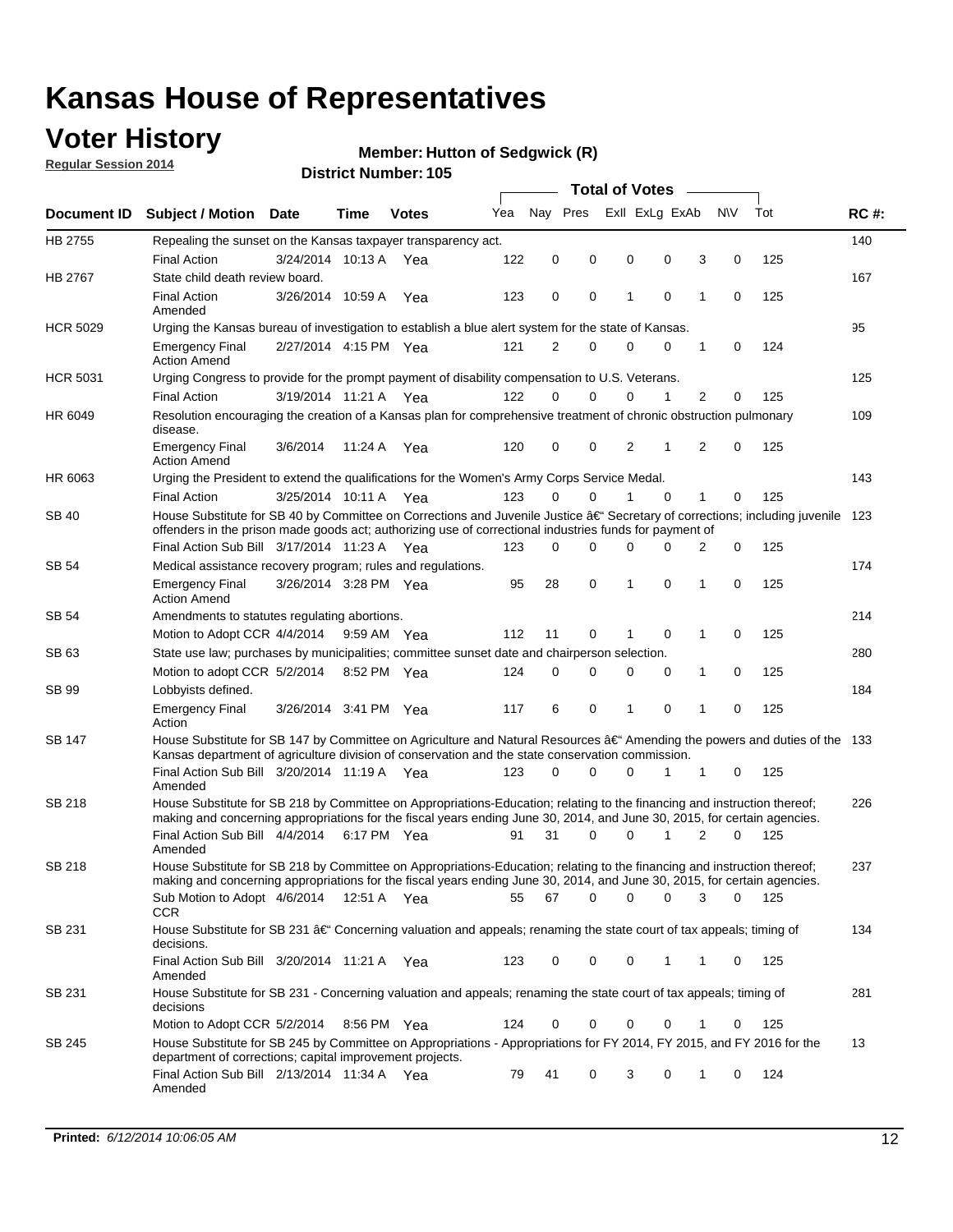### **Voter History**

#### **Member: Hutton of Sedgwick (R)**

**Regular Session 2014**

|                    |                                                                                                                                                                                                                                                                                                                                                                                                                                                                                                                                                                                                                                                                                                                                                                                                               |                       |                       | רחי יוסעוווואפו <b>דעוו</b> סו |     |    |             | <b>Total of Votes</b> |                             |   |     |     |             |
|--------------------|---------------------------------------------------------------------------------------------------------------------------------------------------------------------------------------------------------------------------------------------------------------------------------------------------------------------------------------------------------------------------------------------------------------------------------------------------------------------------------------------------------------------------------------------------------------------------------------------------------------------------------------------------------------------------------------------------------------------------------------------------------------------------------------------------------------|-----------------------|-----------------------|--------------------------------|-----|----|-------------|-----------------------|-----------------------------|---|-----|-----|-------------|
| <b>Document ID</b> | <b>Subject / Motion Date</b>                                                                                                                                                                                                                                                                                                                                                                                                                                                                                                                                                                                                                                                                                                                                                                                  |                       | <b>Time</b>           | <b>Votes</b>                   |     |    |             |                       | Yea Nay Pres ExII ExLg ExAb |   | N\V | Tot | <b>RC#:</b> |
| SB 245             | House Substitute for SB 245 by Committee on Appropriations - Education funding; relating to mineral production; creating the<br>mineral production education fund, crediting 20% of remainder from oil and gas tax into such fund, moneys expended on<br>education; abolishing the oil and gas valuation depletion trust fund; allowing the counties to retain funds already in such<br>county's oil and gas valuation depletion trust fund; concerning school financing sources; proceeds from the tax levied by a<br>school district under authority of K.S.A. 2013 Supp. 72-6431, remitted to the state treasury to the credit of the state school<br>district finance fund not to the district's general fund; making and concerning appropriations for fiscal year 2017.<br>Motion to adopt CCR 5/1/2014 |                       | 5:06 PM Yea           |                                | 88  | 37 | $\Omega$    | $\Omega$              | 0                           | 0 | 0   | 125 | 258         |
| <b>SB 248</b>      | Victim notification prior to release of certain inmates.                                                                                                                                                                                                                                                                                                                                                                                                                                                                                                                                                                                                                                                                                                                                                      |                       |                       |                                |     |    |             |                       |                             |   |     |     | 119         |
|                    | <b>Final Action</b>                                                                                                                                                                                                                                                                                                                                                                                                                                                                                                                                                                                                                                                                                                                                                                                           | 3/17/2014 11:18 A     |                       | Yea                            | 122 | 0  | 0           | 0                     | 0                           | 2 | 1   | 125 |             |
| SB 254             | Medical assistance recovery program; rules and regulations.                                                                                                                                                                                                                                                                                                                                                                                                                                                                                                                                                                                                                                                                                                                                                   |                       |                       |                                |     |    |             |                       |                             |   |     |     | 179         |
|                    | <b>Emergency Final</b><br>Action                                                                                                                                                                                                                                                                                                                                                                                                                                                                                                                                                                                                                                                                                                                                                                              | 3/26/2014 3:34 PM Yea |                       |                                | 123 | 0  | $\mathbf 0$ | $\mathbf{1}$          | 0                           | 1 | 0   | 125 |             |
| SB 256             | Attorney general; costs in criminal appeals.                                                                                                                                                                                                                                                                                                                                                                                                                                                                                                                                                                                                                                                                                                                                                                  |                       |                       |                                |     |    |             |                       |                             |   |     |     | 147         |
|                    | <b>Final Action</b><br>Amended                                                                                                                                                                                                                                                                                                                                                                                                                                                                                                                                                                                                                                                                                                                                                                                | 3/25/2014 10:16 A     |                       | Yea                            | 119 | 4  | 0           | 1                     | 0                           |   | 0   | 125 |             |
| SB 256             | Amending the crime of mistreatment of a dependent adult; creating the crime of mistreatment of an elder person; amending<br>the crime of unlawful sexual relations; amending provisions relating to appearance bonds and surety regulation; amending<br>violations of the Kansas racketeer influenced and corrupt organization act; also concerning the attorney general, costs in<br>criminal appeals.                                                                                                                                                                                                                                                                                                                                                                                                       |                       |                       |                                |     |    |             |                       |                             |   |     |     | 236         |
| <b>SB 258</b>      | Motion to Adopt CCR 4/5/2014                                                                                                                                                                                                                                                                                                                                                                                                                                                                                                                                                                                                                                                                                                                                                                                  |                       | 6:52 PM Yea           |                                | 118 | 4  | 0           | 0                     | 0                           | 3 | 0   | 125 |             |
|                    | Amending the juvenile statute of limitations to match adult time limitations for sex crimes.<br><b>Final Action</b><br>Amended                                                                                                                                                                                                                                                                                                                                                                                                                                                                                                                                                                                                                                                                                | 3/20/2014 11:21 A Yea |                       |                                | 123 | 0  | 0           | 0                     | 1                           | 1 | 0   | 125 | 135         |
| SB 258             | Relating to issuance of certificates of birth resulting in stillbirth.                                                                                                                                                                                                                                                                                                                                                                                                                                                                                                                                                                                                                                                                                                                                        |                       |                       |                                |     |    |             |                       |                             |   |     |     | 259         |
|                    | Motion to Adopt CCR 5/1/2014                                                                                                                                                                                                                                                                                                                                                                                                                                                                                                                                                                                                                                                                                                                                                                                  |                       | 5:12 PM Yea           |                                | 121 | 4  | 0           | 0                     | 0                           | 0 | 0   | 125 |             |
| SB 263             | Establishing the military funeral honors fund under the adjutant general's office.                                                                                                                                                                                                                                                                                                                                                                                                                                                                                                                                                                                                                                                                                                                            |                       |                       |                                |     |    |             |                       |                             |   |     |     | 148         |
|                    | <b>Final Action</b><br>Amended                                                                                                                                                                                                                                                                                                                                                                                                                                                                                                                                                                                                                                                                                                                                                                                | 3/25/2014 10:17 A Yea |                       |                                | 123 | 0  | 0           | 1                     | 0                           | 1 | 0   | 125 |             |
| SB 263             | Veterans and military matters; military honors fund; death gratuity; disabled veterans preference, state jobs and contracts;<br>schools on military reservations, funding.                                                                                                                                                                                                                                                                                                                                                                                                                                                                                                                                                                                                                                    |                       |                       |                                |     |    |             |                       |                             |   |     |     | 256         |
|                    | Motion to adopt CCR 5/1/2014 4:47 PM Yea                                                                                                                                                                                                                                                                                                                                                                                                                                                                                                                                                                                                                                                                                                                                                                      |                       |                       |                                | 124 | 0  | 0           | 0                     | 0                           | 0 | 1   | 125 |             |
| SB 265             | Income definition for Homestead Refund eligibility.                                                                                                                                                                                                                                                                                                                                                                                                                                                                                                                                                                                                                                                                                                                                                           |                       |                       |                                |     |    |             |                       |                             |   |     |     | 113         |
|                    | <b>Final Action</b><br>Amended                                                                                                                                                                                                                                                                                                                                                                                                                                                                                                                                                                                                                                                                                                                                                                                | 3/13/2014 11:23 A Yea |                       |                                | 121 | 0  | 0           | 1                     | 1                           | 2 | 0   | 125 |             |
| SB 265             | Definition of income for homestead refund and SAFESR eligibility; income tax credits for adoption expenses and expenses to<br>make dwelling or facility accessible to persons with a disability; income tax deductions, self-employment taxes, expenses<br>related to organ donations, net gain on the sale of certain livestock; withholding, non-resident pass-through entity income;<br>Kansas taxpayer transparency act, sunset; sales tax exemptions.<br>Motion to Adopt CCR 4/4/2014 6:29 PM Yea                                                                                                                                                                                                                                                                                                        |                       |                       |                                | 122 | 0  | 0           | 0                     | 1                           | 2 | 0   | 125 | 227         |
| SB 266             | Mineral severance tax return file date.                                                                                                                                                                                                                                                                                                                                                                                                                                                                                                                                                                                                                                                                                                                                                                       |                       |                       |                                |     |    |             |                       |                             |   |     |     | 114         |
|                    | <b>Final Action</b><br>Amended                                                                                                                                                                                                                                                                                                                                                                                                                                                                                                                                                                                                                                                                                                                                                                                | 3/13/2014 11:24 A     |                       | Yea                            | 121 | 0  | 0           | 1                     | 1                           | 2 | 0   | 125 |             |
| SB 266             | Severance tax return and payment dates; sales tax authority for Rooks county; property tax exemptions for certain donations<br>of land to the state and for amateur-built aircraft; sales tax exemptions for surface mining equipment and certain charitable<br>organizations.                                                                                                                                                                                                                                                                                                                                                                                                                                                                                                                                |                       |                       |                                |     |    |             |                       |                             |   |     |     | 266         |
|                    | Motion to Adopt CCR 5/2/2014                                                                                                                                                                                                                                                                                                                                                                                                                                                                                                                                                                                                                                                                                                                                                                                  |                       | $3:19 \text{ PM}$ Yea |                                | 122 | 1  | 0           | 0                     |                             |   | 0   | 125 |             |
| SB 267             | Insurance; excluding real estate from acceptable security deposits with the commissioner and requiring original handwritten<br>signatures on deposit forms.                                                                                                                                                                                                                                                                                                                                                                                                                                                                                                                                                                                                                                                   |                       |                       |                                |     |    |             |                       |                             |   |     |     | 144         |
|                    | <b>Final Action</b>                                                                                                                                                                                                                                                                                                                                                                                                                                                                                                                                                                                                                                                                                                                                                                                           | 3/25/2014 10:12 A Yea |                       |                                | 123 | 0  | 0           | 1                     | 0                           | 1 | 0   | 125 |             |
| SB 268             | Insurance; Risk-based capital requirements.                                                                                                                                                                                                                                                                                                                                                                                                                                                                                                                                                                                                                                                                                                                                                                   |                       |                       |                                |     |    |             |                       |                             |   |     |     | 145         |
|                    | <b>Final Action</b>                                                                                                                                                                                                                                                                                                                                                                                                                                                                                                                                                                                                                                                                                                                                                                                           | 3/25/2014 10:13 A     |                       | Yea                            | 123 | 0  | 0           | 1                     | 0                           | 1 | 0   | 125 |             |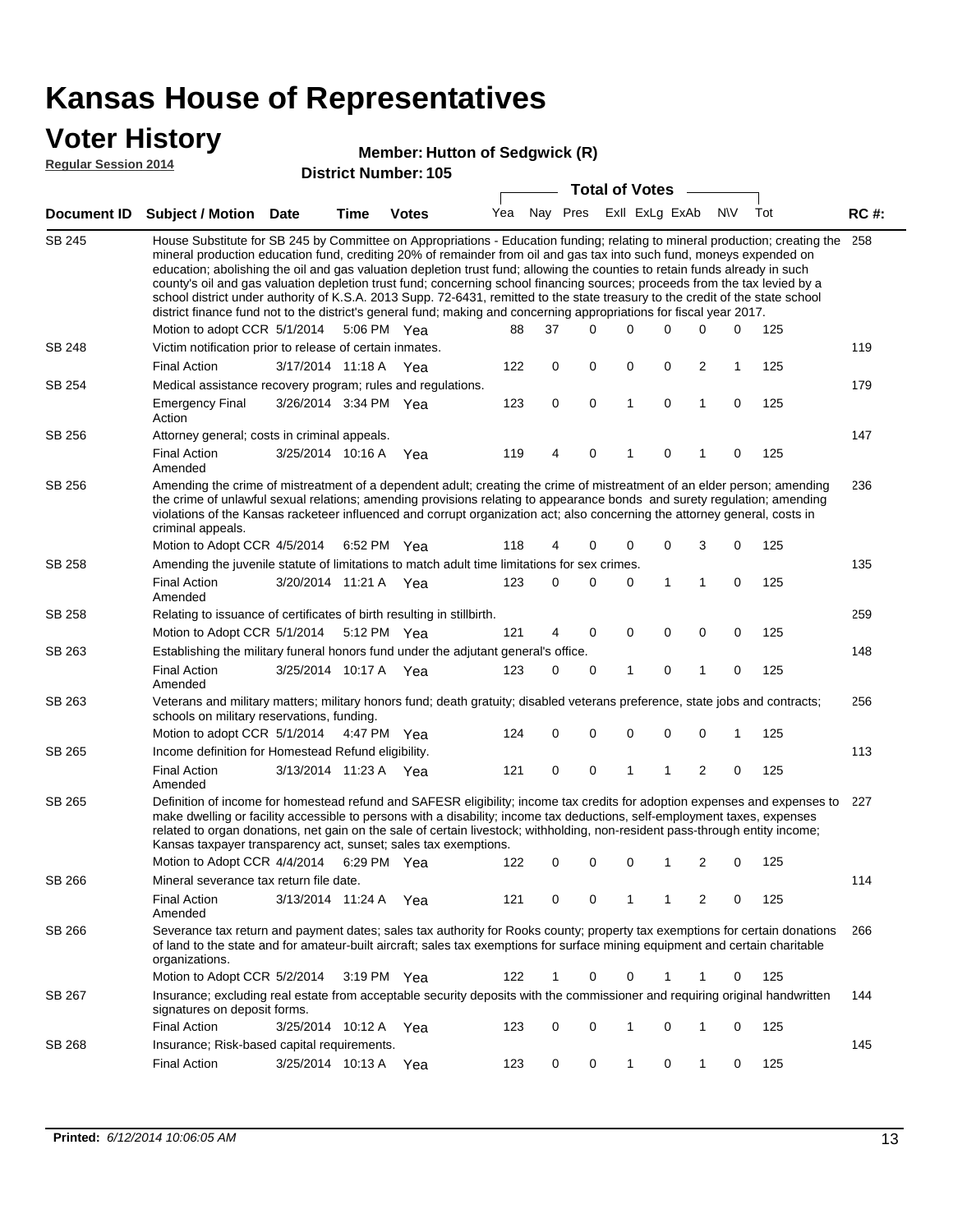### **Voter History**

**Regular Session 2014**

#### **Member: Hutton of Sedgwick (R)**

| Nay Pres<br>Exll ExLg ExAb<br>N\V<br>Yea<br>Document ID<br><b>Subject / Motion Date</b><br><b>Votes</b><br>Time<br>SB 271<br>Amending the Kansas medicaid fraud control act.<br>0<br>0<br>0<br><b>Emergency Final</b><br>3/26/2014 3:30 PM Yea<br>123<br>-1<br>1<br>0<br><b>Action Amend</b><br>SB 271<br>Amending the Kansas medicaid fraud control act.<br>Motion to Adopt CCR 4/4/2014 6:33 PM Yea<br>122<br>0<br>0<br>0<br>1<br>2<br>0<br>SB 272<br>Eliminating the 3% limit on controlled shooting area acreage in a county.<br>3/25/2014 10:19 A Yea<br>123<br>0<br>0<br>1<br>0<br>1<br>0<br><b>Final Action</b><br>House Substitute for SB 273 by Committee on Transportation †Commercial vehicles; regulation and registration thereof.<br>SB 273<br>Final Action Sub Bill 3/26/2014 11:00 A Yea<br>122<br>0<br>1<br>0<br>1<br>1<br>0<br>Amended | Tot<br>125<br>125<br>125<br>125<br>125<br>125 | <b>RC#:</b><br>176<br>228<br>149<br>168<br>265<br>169<br>127 |
|----------------------------------------------------------------------------------------------------------------------------------------------------------------------------------------------------------------------------------------------------------------------------------------------------------------------------------------------------------------------------------------------------------------------------------------------------------------------------------------------------------------------------------------------------------------------------------------------------------------------------------------------------------------------------------------------------------------------------------------------------------------------------------------------------------------------------------------------------------|-----------------------------------------------|--------------------------------------------------------------|
|                                                                                                                                                                                                                                                                                                                                                                                                                                                                                                                                                                                                                                                                                                                                                                                                                                                          |                                               |                                                              |
|                                                                                                                                                                                                                                                                                                                                                                                                                                                                                                                                                                                                                                                                                                                                                                                                                                                          |                                               |                                                              |
|                                                                                                                                                                                                                                                                                                                                                                                                                                                                                                                                                                                                                                                                                                                                                                                                                                                          |                                               |                                                              |
|                                                                                                                                                                                                                                                                                                                                                                                                                                                                                                                                                                                                                                                                                                                                                                                                                                                          |                                               |                                                              |
|                                                                                                                                                                                                                                                                                                                                                                                                                                                                                                                                                                                                                                                                                                                                                                                                                                                          |                                               |                                                              |
|                                                                                                                                                                                                                                                                                                                                                                                                                                                                                                                                                                                                                                                                                                                                                                                                                                                          |                                               |                                                              |
|                                                                                                                                                                                                                                                                                                                                                                                                                                                                                                                                                                                                                                                                                                                                                                                                                                                          |                                               |                                                              |
|                                                                                                                                                                                                                                                                                                                                                                                                                                                                                                                                                                                                                                                                                                                                                                                                                                                          |                                               |                                                              |
|                                                                                                                                                                                                                                                                                                                                                                                                                                                                                                                                                                                                                                                                                                                                                                                                                                                          |                                               |                                                              |
| SB 273<br>Regulation of commercial motor vehicles; exemption from rules and regulations of the Kansas corporation commission.                                                                                                                                                                                                                                                                                                                                                                                                                                                                                                                                                                                                                                                                                                                            |                                               |                                                              |
| 22<br>0<br>0<br>Motion to Adopt CCR 5/2/2014 3:10 PM Yea<br>101<br>1<br>1<br>0                                                                                                                                                                                                                                                                                                                                                                                                                                                                                                                                                                                                                                                                                                                                                                           |                                               |                                                              |
| SB 274<br>Political action committees, legislative leadership.                                                                                                                                                                                                                                                                                                                                                                                                                                                                                                                                                                                                                                                                                                                                                                                           |                                               |                                                              |
| $\mathbf 0$<br>15<br>0<br>$\mathbf{1}$<br>0<br><b>Final Action</b><br>3/26/2014 11:01 A Yea<br>108<br>1<br>Amended                                                                                                                                                                                                                                                                                                                                                                                                                                                                                                                                                                                                                                                                                                                                       |                                               |                                                              |
| <b>SB 278</b><br>Establishing the state board of veterinary examiners within the animal health division of the Kansas department of agriculture<br>for a two-year period.                                                                                                                                                                                                                                                                                                                                                                                                                                                                                                                                                                                                                                                                                |                                               |                                                              |
| <b>Final Action</b><br>3/19/2014 11:24 A<br>122<br>0<br>0<br>0<br>1<br>2<br>0<br>Yea                                                                                                                                                                                                                                                                                                                                                                                                                                                                                                                                                                                                                                                                                                                                                                     | 125                                           |                                                              |
| SB 284<br>Amending the Kansas 911 act.                                                                                                                                                                                                                                                                                                                                                                                                                                                                                                                                                                                                                                                                                                                                                                                                                   |                                               | 124                                                          |
| 2<br>$\mathbf 0$<br>$\mathbf 0$<br>$\mathbf 0$<br>2<br>3/17/2014 11:24 A<br>121<br>0<br><b>Final Action</b><br>Yea                                                                                                                                                                                                                                                                                                                                                                                                                                                                                                                                                                                                                                                                                                                                       | 125                                           |                                                              |
| SB 285<br>Optometrists; prohibition against limiting payment for covered services to insurance plan amounts.                                                                                                                                                                                                                                                                                                                                                                                                                                                                                                                                                                                                                                                                                                                                             |                                               | 150                                                          |
| 3/25/2014 10:20 A Yea<br>0<br>0<br>$\mathbf 0$<br><b>Final Action</b><br>123<br>$\mathbf{1}$<br>0<br>1<br>Amended                                                                                                                                                                                                                                                                                                                                                                                                                                                                                                                                                                                                                                                                                                                                        | 125                                           |                                                              |
| SB 286<br>Extending sunset date on certain agriculture fees from July 1, 2015, to July 1, 2019.                                                                                                                                                                                                                                                                                                                                                                                                                                                                                                                                                                                                                                                                                                                                                          |                                               | 151                                                          |
| 47<br>0<br>0<br><b>Final Action</b><br>3/25/2014 10:23 A<br>76<br>-1<br>1<br>0<br>Nay<br>Amended                                                                                                                                                                                                                                                                                                                                                                                                                                                                                                                                                                                                                                                                                                                                                         | 125                                           |                                                              |
| SB 286<br>Agriculture; extending sunset date on certain agriculture fees from July 1, 2015, to July 1, 2018; national day of the cowboy;<br>establishing the local food and farm task force.                                                                                                                                                                                                                                                                                                                                                                                                                                                                                                                                                                                                                                                             |                                               | 264                                                          |
| Motion to adopt CCR 5/2/2014 3:04 PM Yea<br>102<br>21<br>0<br>0<br>1<br>1<br>0                                                                                                                                                                                                                                                                                                                                                                                                                                                                                                                                                                                                                                                                                                                                                                           | 125                                           |                                                              |
| <b>SB 306</b><br>Modernizing certain insurance laws to allow use of additional investments.                                                                                                                                                                                                                                                                                                                                                                                                                                                                                                                                                                                                                                                                                                                                                              |                                               | 173                                                          |
| 0<br>1<br>0<br>1<br>0<br><b>Emergency Final</b><br>3/26/2014 3:26 PM Yea<br>123<br>0<br>Action                                                                                                                                                                                                                                                                                                                                                                                                                                                                                                                                                                                                                                                                                                                                                           | 125                                           |                                                              |
| <b>SB 308</b><br>Updating the Kansas no-call act.                                                                                                                                                                                                                                                                                                                                                                                                                                                                                                                                                                                                                                                                                                                                                                                                        |                                               | 138                                                          |
| 3/21/2014 10:15 A<br>0<br>0<br>0<br>$\mathbf{1}$<br>6<br><b>Final Action</b><br>117<br>1<br>Yea                                                                                                                                                                                                                                                                                                                                                                                                                                                                                                                                                                                                                                                                                                                                                          | 125                                           |                                                              |
| SB 309<br>Health insurance coverage for qualified professional associations.                                                                                                                                                                                                                                                                                                                                                                                                                                                                                                                                                                                                                                                                                                                                                                             |                                               | 182                                                          |
| 3/26/2014 3:38 PM Yea<br>$\mathbf{1}$<br>0<br>1<br>0<br>1<br>$\mathbf 0$<br><b>Emergency Final</b><br>122<br>Action                                                                                                                                                                                                                                                                                                                                                                                                                                                                                                                                                                                                                                                                                                                                      | 125                                           |                                                              |
| SB 310<br>Grand juries; crimes to consider; amendment of indictment.                                                                                                                                                                                                                                                                                                                                                                                                                                                                                                                                                                                                                                                                                                                                                                                     |                                               | 180                                                          |
| <b>Emergency Final</b><br>3/26/2014 3:35 PM Yea<br>122<br>0<br>0<br>0<br>1<br>1<br>1<br>Action                                                                                                                                                                                                                                                                                                                                                                                                                                                                                                                                                                                                                                                                                                                                                           | 125                                           |                                                              |
| SB 311<br>Increasing the noneconomic damages cap and changing rules related to expert evidence.                                                                                                                                                                                                                                                                                                                                                                                                                                                                                                                                                                                                                                                                                                                                                          |                                               | 142                                                          |
| 3/24/2014 10:17 A Yea<br>119<br>3<br>$\Omega$<br>0<br>0<br>3<br><b>Final Action</b><br>0<br>Amended                                                                                                                                                                                                                                                                                                                                                                                                                                                                                                                                                                                                                                                                                                                                                      | 125                                           |                                                              |
| SB 311<br>Increasing the noneconomic damages cap, changing rules related to expert evidence and repealing statutes pertaining to<br>collateral source benefits.                                                                                                                                                                                                                                                                                                                                                                                                                                                                                                                                                                                                                                                                                          |                                               | 203                                                          |
| 0<br>0<br>Motion to adopt CCR 4/3/2014 6:15 PM Yea<br>120<br>0<br>1<br>0                                                                                                                                                                                                                                                                                                                                                                                                                                                                                                                                                                                                                                                                                                                                                                                 | 125                                           |                                                              |
| SB 321<br>Return of premiums separate from notice of denial of coverage.                                                                                                                                                                                                                                                                                                                                                                                                                                                                                                                                                                                                                                                                                                                                                                                 |                                               | 146                                                          |
| 3/25/2014 10:15 A Yea<br>0<br>$\mathbf{1}$<br>0<br><b>Final Action</b><br>123<br>0<br>1<br>0                                                                                                                                                                                                                                                                                                                                                                                                                                                                                                                                                                                                                                                                                                                                                             | 125                                           |                                                              |
| SB 329<br>Clarifying court orders relating to parents in juvenile offender cases.<br>3/20/2014 11:23 A Yea<br>0<br><b>Final Action</b><br>123<br>0<br>0<br>1<br>1<br>0<br>Amended                                                                                                                                                                                                                                                                                                                                                                                                                                                                                                                                                                                                                                                                        | 125                                           | 136                                                          |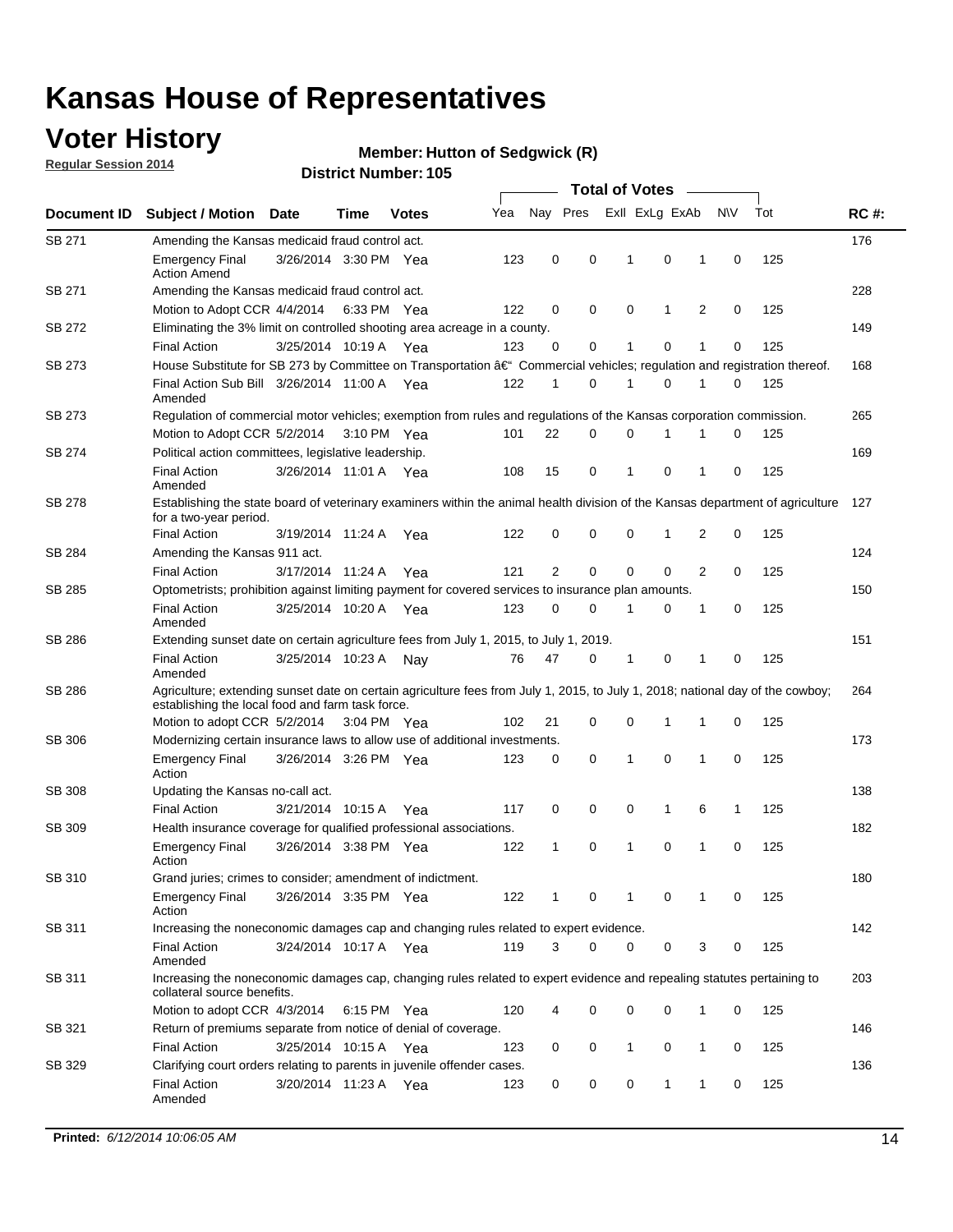### **Voter History**

**Regular Session 2014**

**Member: Hutton of Sedgwick (R)** 

|                 |                                                                                                                                                                    |                       |             | <b>Total of Votes</b> |     |              |          |  |              |                  |                     |     |             |
|-----------------|--------------------------------------------------------------------------------------------------------------------------------------------------------------------|-----------------------|-------------|-----------------------|-----|--------------|----------|--|--------------|------------------|---------------------|-----|-------------|
| Document ID     | Subject / Motion Date                                                                                                                                              |                       | <b>Time</b> | <b>Votes</b>          | Yea |              | Nay Pres |  |              | Exll ExLg ExAb   | <b>NV</b>           | Tot | <b>RC#:</b> |
| SB 329          | Clarifying court orders relating to parents in juvenile offender cases and changing the statute of limitations on certain juvenile<br>offenses.                    |                       |             |                       |     |              |          |  |              |                  |                     |     | 242         |
|                 | Motion to adopt CCR 4/30/2014 3:23 PM Yea                                                                                                                          |                       |             |                       | 122 | $\mathbf 1$  | 0        |  | 1            | -1               | 0<br>0              | 125 |             |
| SB 344          | Special permits, oversized loads, transportation of hay or feed stuffs.                                                                                            |                       |             |                       |     |              |          |  |              |                  |                     |     | 152         |
|                 | <b>Final Action</b><br>Amended                                                                                                                                     | 3/25/2014 10:24 A     |             | Yea                   | 122 | $\mathbf{1}$ | 0        |  | 1            | 0<br>1           | 0                   | 125 |             |
| SB 349          | Boiler safety act; deputy inspectors.                                                                                                                              |                       |             |                       |     |              |          |  |              |                  |                     |     | 128         |
|                 | <b>Final Action</b><br>Amended                                                                                                                                     | 3/19/2014 11:25 A     |             | Yea                   | 119 | 3            | 0        |  | 0            | 1                | $\overline{2}$<br>0 | 125 |             |
| SB 349          | Board of technical professions; recodification of professions and scope of practice, other; boiler safety act, deputy<br>inspectors.                               |                       |             |                       |     |              |          |  |              |                  |                     |     | 215         |
|                 | Motion to Adopt CCR 4/4/2014                                                                                                                                       |                       | 10:02 A     | Yea                   | 112 | 11           | 0        |  | 1            | 0<br>1           | 0                   | 125 |             |
| SB 351          | Vehicle identification numbers; penalties; damages.                                                                                                                |                       |             |                       |     |              |          |  |              |                  |                     |     | 153         |
|                 | <b>Final Action</b>                                                                                                                                                | 3/25/2014 10:25 A     |             | Yea                   | 123 | 0            | 0        |  | 1            | 0<br>1           | 0                   | 125 |             |
| <b>SB 357</b>   | Increasing the number of allowable hunter education deferrals.                                                                                                     |                       |             |                       |     |              |          |  |              |                  |                     |     | 154         |
|                 | <b>Final Action</b><br>Amended                                                                                                                                     | 3/25/2014 10:26 A     |             | Yea                   | 97  | 26           | 0        |  | 1            | 0<br>1           | 0                   | 125 |             |
| <b>SB 357</b>   | Authorizing land purchases by the state; amending process state uses to address seized wildlife; increasing the number of<br>allowable hunter education deferrals. |                       |             |                       |     |              |          |  |              |                  |                     |     | 275         |
|                 | Motion to Adopt CCR 5/2/2014                                                                                                                                       |                       | 7:53 PM Yea |                       | 113 | 11           | 0        |  | 0            | $\mathbf 0$<br>1 | 0                   | 125 |             |
| SB 359          | Relating to asbestos-related liability.                                                                                                                            |                       |             |                       |     |              |          |  |              |                  |                     |     | 177         |
|                 | <b>Emergency Final</b><br>Action                                                                                                                                   | 3/26/2014 3:32 PM Yea |             |                       | 94  | 29           | 0        |  | 1            | $\mathbf 0$      | $\mathbf{1}$<br>0   | 125 |             |
| SB 367          | Creating the student data privacy act.                                                                                                                             |                       |             |                       |     |              |          |  |              |                  |                     |     | 186         |
|                 | <b>Emergency Final</b><br><b>Action Amend</b>                                                                                                                      | 3/26/2014 3:43 PM Yea |             |                       | 119 | 4            | 0        |  | 1            | 0<br>1           | 0                   | 125 |             |
| SB 367          | Creating the student data privacy act.                                                                                                                             |                       |             |                       |     |              |          |  |              |                  |                     |     | 245         |
|                 | Motion to adopt CCR 4/30/2014 3:41 PM Yea                                                                                                                          |                       |             |                       | 123 | 0            | $\Omega$ |  |              | 1                | 0<br>0              | 125 |             |
| SB 371          | Amending employment security law regarding disposition of penalty funds and disclosure of confidential information.                                                |                       |             |                       |     |              |          |  |              |                  |                     |     | 129         |
|                 | <b>Final Action</b>                                                                                                                                                | 3/19/2014 11:27 A     |             | Yea                   | 90  | 32           | 0        |  | $\mathbf 0$  | 1                | 2<br>0              | 125 |             |
| SB 372          | Amending the shared work unemployment compensation program; layoff aversion.                                                                                       |                       |             |                       |     |              |          |  |              |                  |                     |     | 155         |
|                 | <b>Final Action</b>                                                                                                                                                | 3/25/2014 10:28 A     |             | Yea                   | 123 | 0            | 0        |  | $\mathbf{1}$ | 0                | 1<br>0              | 125 |             |
| SB 402          | Amending statutes related to the Kansas criminal justice information system committee.                                                                             |                       |             |                       |     |              |          |  |              |                  |                     |     | 178         |
|                 | <b>Emergency Final</b><br>Action                                                                                                                                   | 3/26/2014 3:33 PM Yea |             |                       | 123 | 0            | 0        |  | 1            | 0                | 1<br>0              | 125 |             |
| SB 423          | Authorizing Department of Administration to sell Landon and Eisenhower state office buildings.                                                                     |                       |             |                       |     |              |          |  |              |                  |                     |     | 233         |
|                 | <b>Final Action</b><br>Amended                                                                                                                                     | 4/5/2014              | 10:28 A Yea |                       | 66  | 55           | 0        |  | 0            | 0                | 0<br>4              | 125 |             |
| SB 424          | Amending the statutory requirements for a valid hospital lien.                                                                                                     |                       |             |                       |     |              |          |  |              |                  |                     |     | 183         |
|                 | <b>Emergency Final</b><br>Action                                                                                                                                   | 3/26/2014 3:39 PM Yea |             |                       | 115 | 8            | 0        |  | 1            | 0                | 0<br>1              | 125 |             |
| <b>SCR 1618</b> | Substitute for SCR 1618 by Committee on Federal and State Affairs -- State constitutional amendment authorizing raffles.                                           |                       |             |                       |     |              |          |  |              |                  |                     |     | 170         |
|                 | Final Action Sub Bill 3/26/2014 11:06 A Yea                                                                                                                        |                       |             |                       | 102 | 19           | 2        |  | 1            | 0<br>1           | 0                   | 125 |             |
| <b>SCR 1620</b> | Port authority; creation in Stafford, Kansas.                                                                                                                      |                       |             |                       |     |              |          |  |              |                  |                     |     | 234         |
|                 | <b>Final Action</b>                                                                                                                                                | 4/5/2014              | 10:29 A Yea |                       | 121 | 0            | 0        |  | 0            | 0                | 4<br>0              | 125 |             |